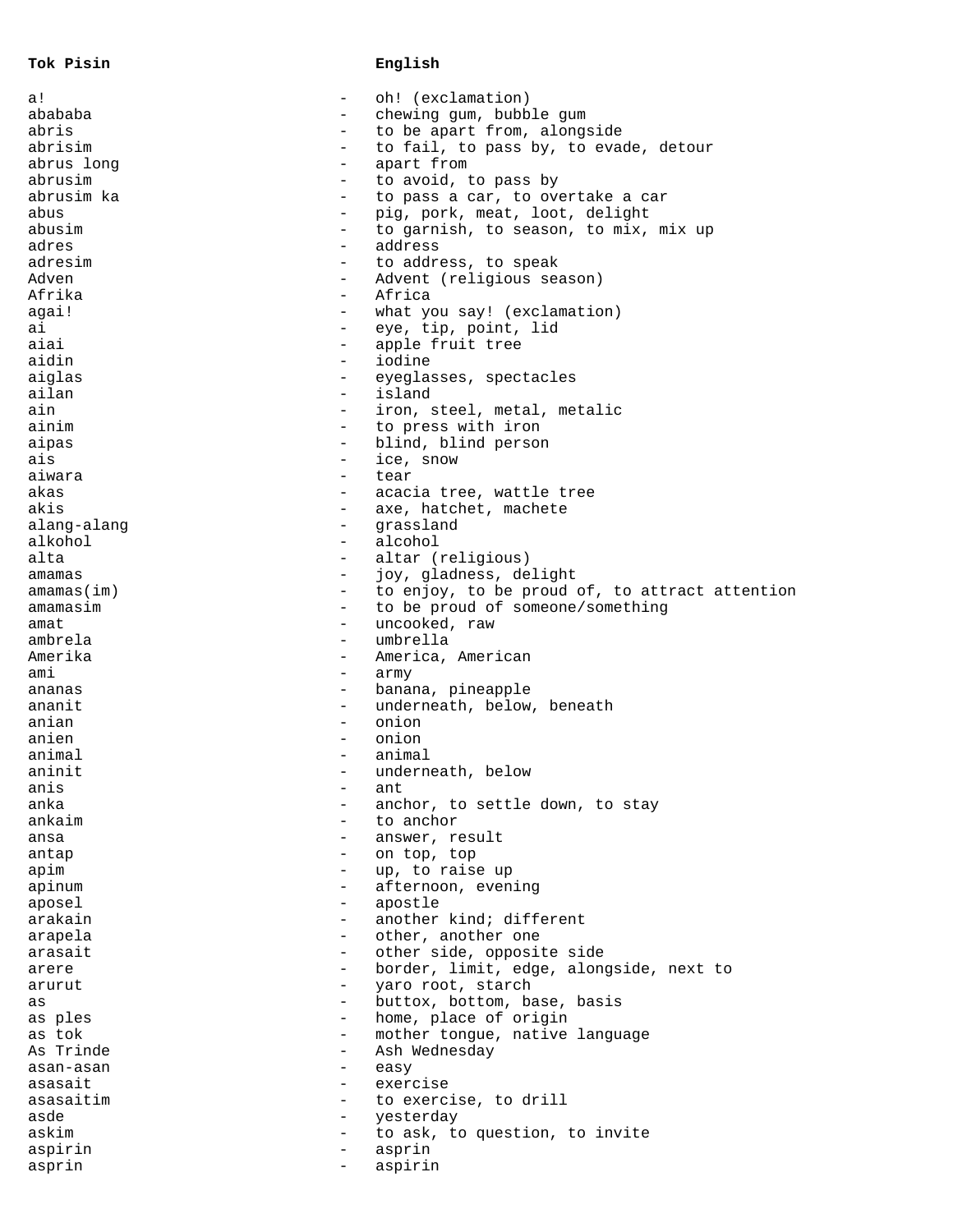assembly - asembli asua - fault, blame atebrin - atebrine atensan - attention ating  $-$  perhaps, maybe, suppose atun - tuna aua  $\begin{array}{ccc} - & \text{hour} \\ \text{burst} & - & \text{olute} \end{array}$ ausait - outside, exterior, appearance aut  $-$  to be gone, out, on the loose autim  $-$  to tell a secret, to reveal, to divulge autim long wok - to fire, to sack from a job aven - stove ba - bar baga - good-for-nothing bagarap  $-$  ill, tired, weak, injured bagarap  $-$  damaged, broken, ruined, spoiled bagarapim  $-$  to ruin, to wreck, to hurt bai - shall, will, (intentional aspect)<br>baibai - shall, will, (intentional aspect) baibai - bye-bye, good-bye<br>Baibel - Bible - Bible Baibel - Bible baik - bicycle, bike<br>haim - to buy: to pay baim  $\begin{array}{cccc} \text{baim} \\ \text{baim} \\ \text{baim} \\ \text{bum} \end{array}$  - to buy; to pay for - by-and-by, soon bainat  $-$  bayonet, sword bainet bayonet, sword baira - hoe bairapim - to hoe baiyim  $-$  to buy something, to purchase bak - pocket - port (side of ship) baket - bucket, pail<br>baklain - bucket, pail<br>- rope, hawser - rope, hawser baksait - behind, back side, reverse, rear<br>bakstua - - - - - - - warehouse warehouse bal - ball balaisim  $-$  to splice, to split balas - ballast, load balus - airplane balus - dove, pigeon bam - hit, strike, collision bambai  $-$  after a while, later bamim  $-$  to strike, to knock  $\begin{array}{ccc}\n\text{banana} & & & & \\
\text{banana} & & & & \\
\text{banara} & & & & \\
\end{array}$ banara  $-$  bow & arrow, bow bang - bench banis  $\begin{array}{ccc} \hbox{banis} & \hbox{nonline} \\ \hbox{banisim} & \hbox{nonline} \\ \hbox{nonline} & \hbox{nonline} \\ \hbox{nonline} & \hbox{nonline} \\ \hbox{nonline} & \hbox{nonline} \\ \hbox{nonline} & \hbox{nonline} \\ \hbox{nonline} & \hbox{nonline} \\ \hbox{nonline} & \hbox{nonline} \\ \hbox{nonline} & \hbox{nonline} \\ \hbox{nonline} & \hbox{nonline} \\ \hbox{nonline} & \hbox{nonline} \\ \hbox{nonline} & \hbox{nonline} \\ \hbox{nonline} & \hbox{nonline}$ - to bandage, to bind, to fence in baptais - baptise  $bar$  -  $ba$ baret  $\qquad \qquad -$  ditch, groove, river baretim  $-$  to drain barisom - pyrethrum plant<br>bas - bus bas - bus baset - budget basket - basket<br>haskethal - baskethal basketbal - basketball bastat  $-$  bastard, "born in the bush" bata  $-$  butter bataplai - butterfly baten - button bateri - battery baut - about bautim  $-$  to curve, bend, turn bebi - baby behain  $-$  after, afterwards, later bek - bag, sack bekim - to return, to hand back, to revenge bel - belly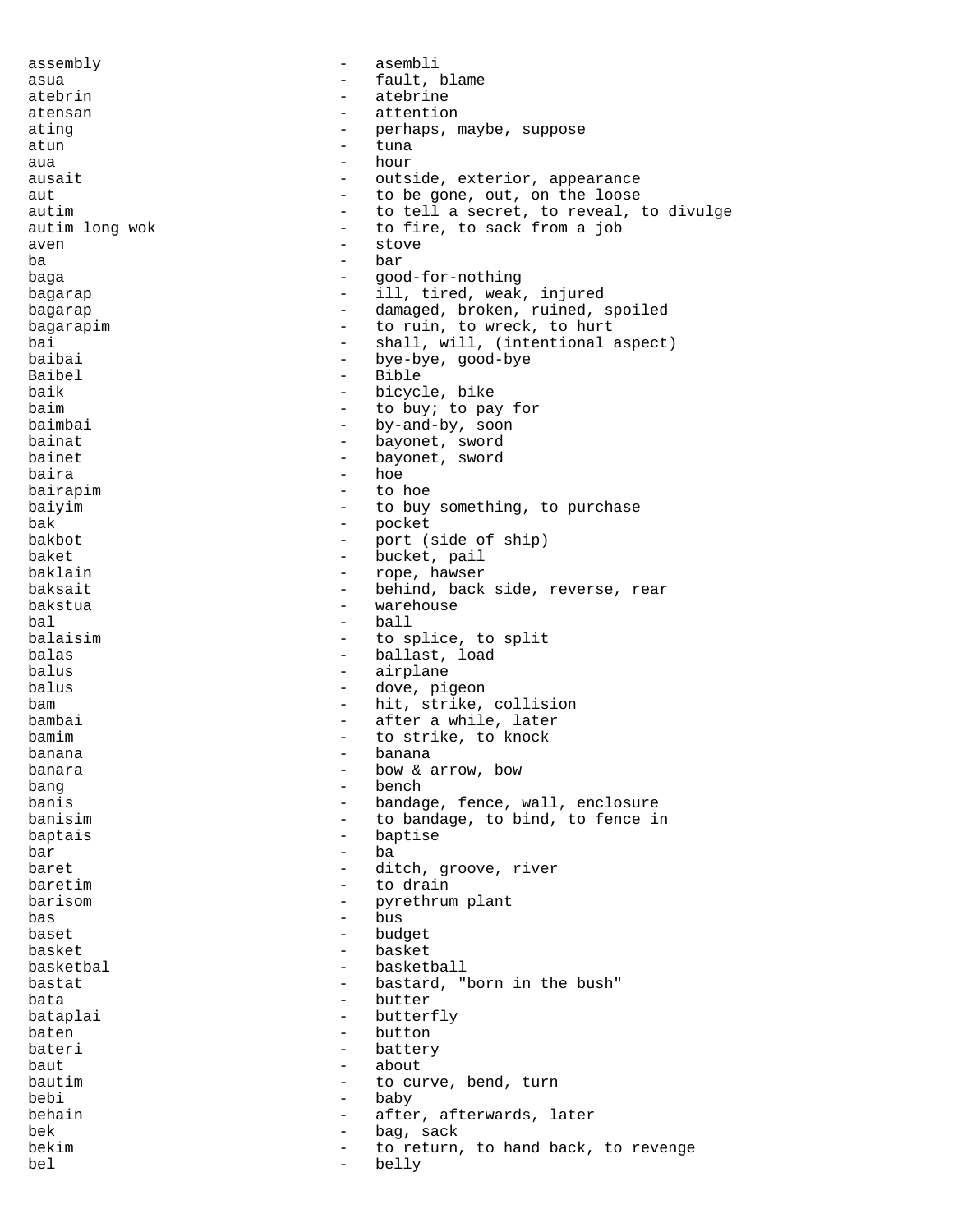bel - inside, heart, uterus, interior bel hevi - regretful bel isi  $-$  joy, relief, contented bel pen bel pen - stomach ache present, gift, kindness belhat - anger belo - signal, horn, bellows, noontime<br>belo bek - early afternoon early afternoon beng bank - bank bengim - to collide, bang, smash<br>hensin<br>- casoline petrol bensin - gasoline, petrol bet - bed, shelf, platform; nets beten - prayer; to pray bia - beer bihain  $-$  behind, later, in the future, late bihain long - behind bihainim - to follow, to obey, to copy, to imitate bihainimtaim - late bikbel - carabao, water buffalo bikbel  $-$  fat, fat person<br>hikbos  $-$  head chief boy bikbos - head, chief, boss - older brother<br>- jungle the w bikbus - jungle, the wilds bikdaunbilo - hold (of a ship) bikde  $-$  holiday, important date bikdua - main entrance bikgan - cannon bikhet - stubborn person, bully bikhet man - stubborn person<br>bikias - stubborn person bikjas - judge, magistrate bikmasta - master, ruler bikmaus - braggard, big-mouth, amplifier<br>bikmausim - to talk loudly about something - to talk loudly about something, proclaim bikmoning  $-$  early morning, dawn biknait - midnight, late at night<br>hiknem - common name biknem  $-$  common name bikos - because (of) - big, large bikples - town, mainland bikrot  $-$  main highway bikrum  $-$  large meeting hall biksan  $\qquad \qquad -$  noon, noonday sun biksi - storm, rough weather (at sea)<br>hiksolwara - onen ocean biksolwara - open ocean - biksolwara - open ocean - open ocean - open ocean - open ocean - open ocean - open ocean - open ocean - open ocean - open ocean - open ocean - open ocean - open ocean - open ocean - open ocean - o biktaun - town, city bikwin - wind storm; hurricane<br>hilas - finery adornment de - finery, adornment, decoration bilasim  $-$  to decorate, to dress up bilinat  $-$  betelnut (tree & fruit) bilip  $-$  believe; to believe in something bilipim - to believe bilong - of, belong, for (possesive marker; purpose) bilong wanem  $-$  why bilum - net, net bag, covering, placenta bin - bean bin - been (auxilary perfective) binatang  $-$  bug, insect, small creeping thing, animal<br>hinen binen - bee binua  $-$  trouble, hostile bipo - before, formerly, previous, previously bipotaim  $\begin{array}{cccc} - & \text{the past; beforehand, early} \\ - & \text{enemy component} \end{array}$ birua - enemy, opponent<br>his - heads grass se bis - beads, grass seed bisi - busy bisipasin - diligence, eagerness<br>bisket - hiscuit cookie bisket - biscuit, cookie bisnis  $-$  business, trade; clan, tribe bisnisman - business man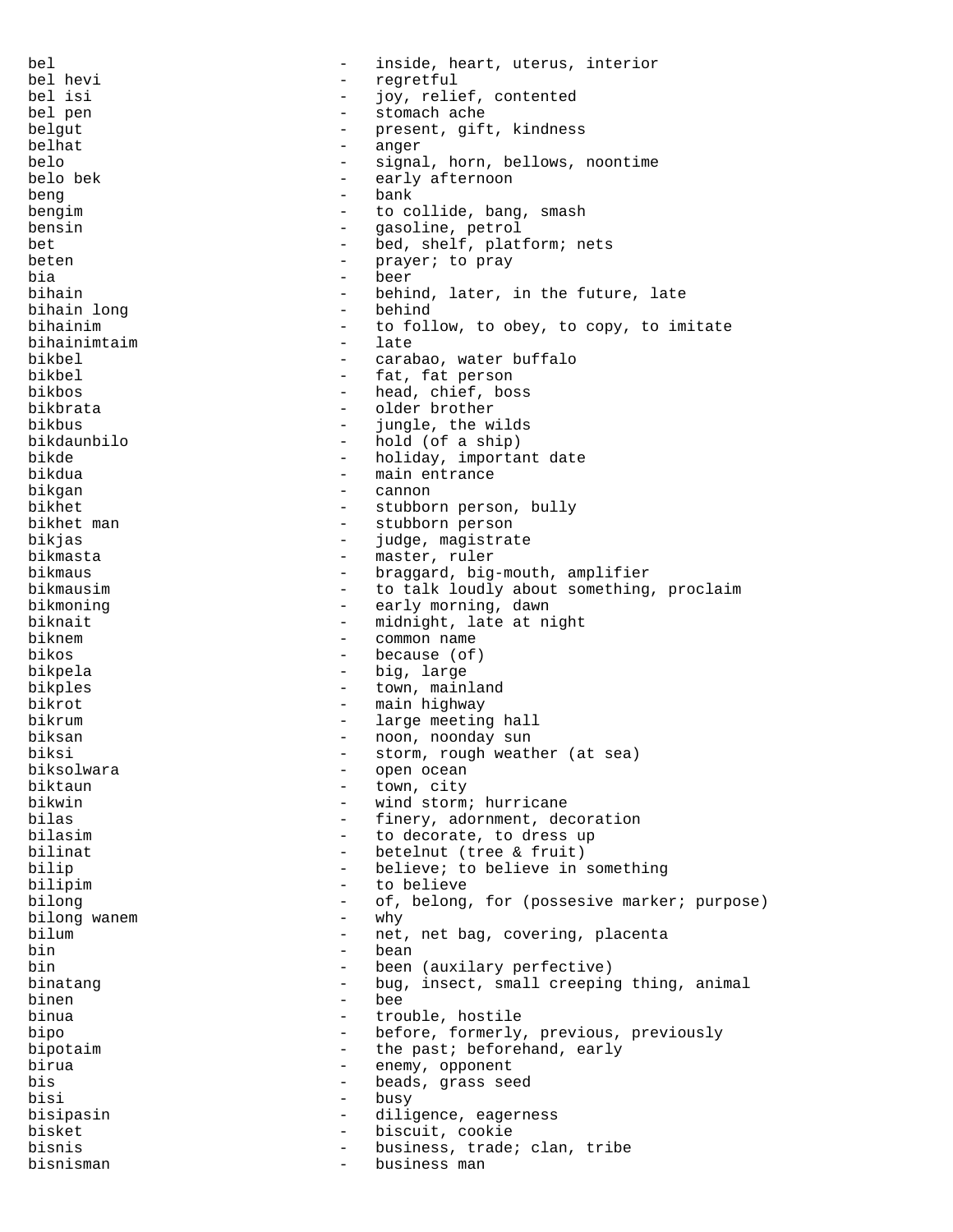bisop - bishop biugel - bugle, trumpet, horn blad - blood bloody (vulgar expletive) blain  $-$  blind (window dressing), walls, matting blak - black - black - black - black - black - black - black - black - black - black - black - black - black blakbokis - flying fox (bat) blakbot - blackboard blakman - black man - black, dark blakskin - native, national, indigenous blanket - blanket blesim - to bless someone/something blesing - blessing - blessing blok - pad of paper blok - block (nautical), pully; section of land blokim  $-$  to obstruct, to block; to raise with a pully blu - blue - blue - blue - blue - blue - blue - blue - conne bluston - copper sulfate blut - blood, pulse, sap of a tree boa - bore, drill bit boamasin - drill, drilling machine bodi - body boi - boy boil - boiling, to boil, to swirl boilim  $\overline{a}$  - to boil something<br>hoinim - to burn something boinim  $\qquad \qquad -$  to burn something; to charm someone bokis - box, trunk, case, carton, female genitalia boksen - to box, to fight (with fists) bom - bomb bombom  $\overline{a}$  - fire, flare, torch homim  $\overline{a}$  - to explode to homin bomim  $\begin{array}{cccc} - & \text{to explode, to bomb something} \\ - & \text{to drill} \end{array}$ boraim - to drill<br>borim - to drill<br>borim - to drill borim  $-$  to drill something bos - boss, overseer, leader bosboi - work foreman, native overseer bosim  $-$  to be in charge, to rule over someone boskru - crew, sailors boskuk - chief steward, ship's cook bot - boat botol  $-$  bottle, jar, vase brait  $-$  width, wide brandi - brnady<br>bras - brush - brush bras - brush bras - brass, copper brasbel - brassiere brasbel  $-$  pouch, small sack brata  $-$  sibling of same sex (boy's brother/girl's sister) bratasusa - all siblings, brothers and sisters<br>braun(pela) - brown  $braun(pela)$ brekpas - breakfast bret - bread brik - brick bringim  $-$  to bring or take something or someone bris - bridge bros - breast, chest  $bros$  -  $bros$  -  $bros$  -  $bros$ brosim - to brush or comb something brotkas - broadcast bruder - religious brother (holy orders) bruk - broken, to break, to burst brukim  $-$  to break apart, to fold, bend or split something<br>brukim ai  $-$  to wink brukim ai - to wink brukim bet - to strip a bed, to remove bedclothes<br>brukim lo<br>- to break the law - to break the law brukim long tit  $-$  to bite off brum - broom, broomstick, duster brumim  $-$  to sweep clean, to collect, to steal, to defeat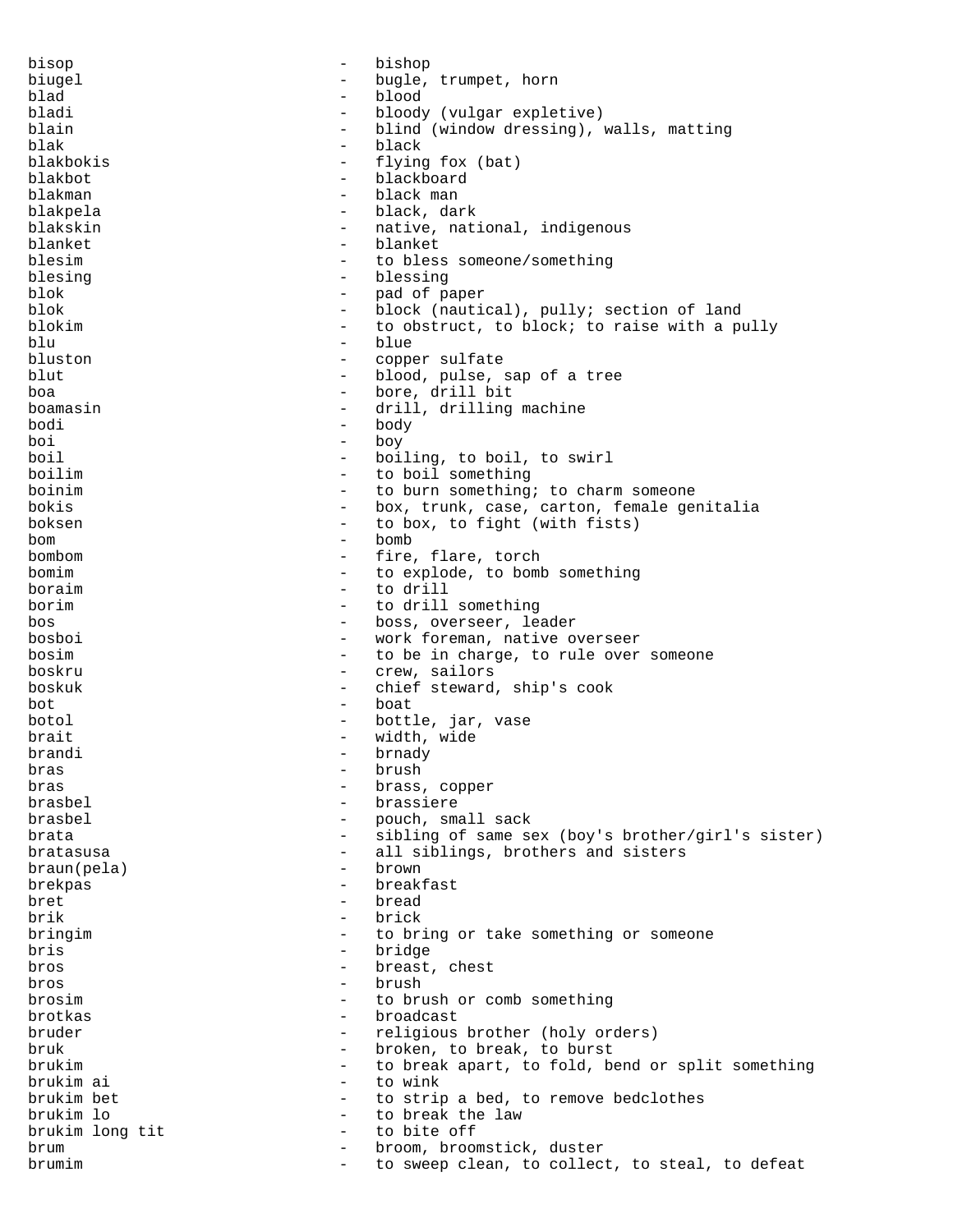brumstik - tough weed, broom stick brus  $-$  native tobacco leaf buai  $-$  betelnut, fruit of Areca palm buk - hill, hump, swelling, lump buk - book, booklet buka - black person bukim  $\begin{array}{cccc} - & + & + - & + - \\ - & - & - & + - \\ - & - & - & - \end{array}$  bulit bulit - resin, glue, sticky sap<br>bulitim - resin, glue, sticky sap - to glue something together bulmakau - cattle bulsit - shit, bull shit (vulgar) bun - bone, skeleton, framework bun - strength, essence, core of something bung  $-$  to gather, to assemble bung - assembly, meeting bungim - to gather something, to crowd around bus - bush, jungle, outpost buskanaka - uncivilized man (abusive) busnaip  $-$  machete, bush knife busrot - path, foot path buswara  $-$  spring, creek, rivulet canu - canoe dabol - double dabolim - to double dai - to die - to faint, to become numb, paralyzed dai  $\qquad \qquad -$  to cease, to desire dai  $-$  dead, unconscious daiman daiman - deadman, corpse daiman ples - place of departed souls<br>dais<br>- dice dais - dice daisim - to chop up, to dice daiva - diver - to dive, to plunge, to submerge daka  $-$  betel pepper vine, root, leaf damaged - bagarap danamat - dynamite das - dush das - dust dasan - dozen dati - dirty daun - humble, lowly, on the losing side daun - down, below, low, steep daunbilow - below; a long time ago daunim daunim - to overcome, to overpower, defeat daunpasin - humility de  $-$  time, season, wather de - day dek - deck deliget - delegate demim demim - to condemn, to judge dentis - dentist Desemba - December desk - desk - desk - desk - desk - desk - desk - desk - desk - desk - desk - desk - desk - desk - desk - desk - desk - desk - desk - desk - desk - desk - desk - desk - desk - desk - desk - desk - desk desk - desk dewel dewel in the shadow, haunted spirit, spirit, devil dewel bilong man i dai  $-$  ghost of the deceased dewel bilong man i dai - ghost of the deceased<br>dia - dear, expensive, prec. dia - dear, expensive, precious<br>didiman - dear, expensive, precious didiman - farmer diksineri - dictionary - dictionary<br>dilim - to deal out - to deal out, to portion out dinau - debts, obligations direkta - director, manager dis - dish, basin, bowl dispela  $-$  this, these dispela taim and the mow contained to the moving of the moving of the moving of the moving of the moving of the<br>
dispenseri dispenseri - dispensary, clinic<br>distrik - district distrik - district divosen - devotion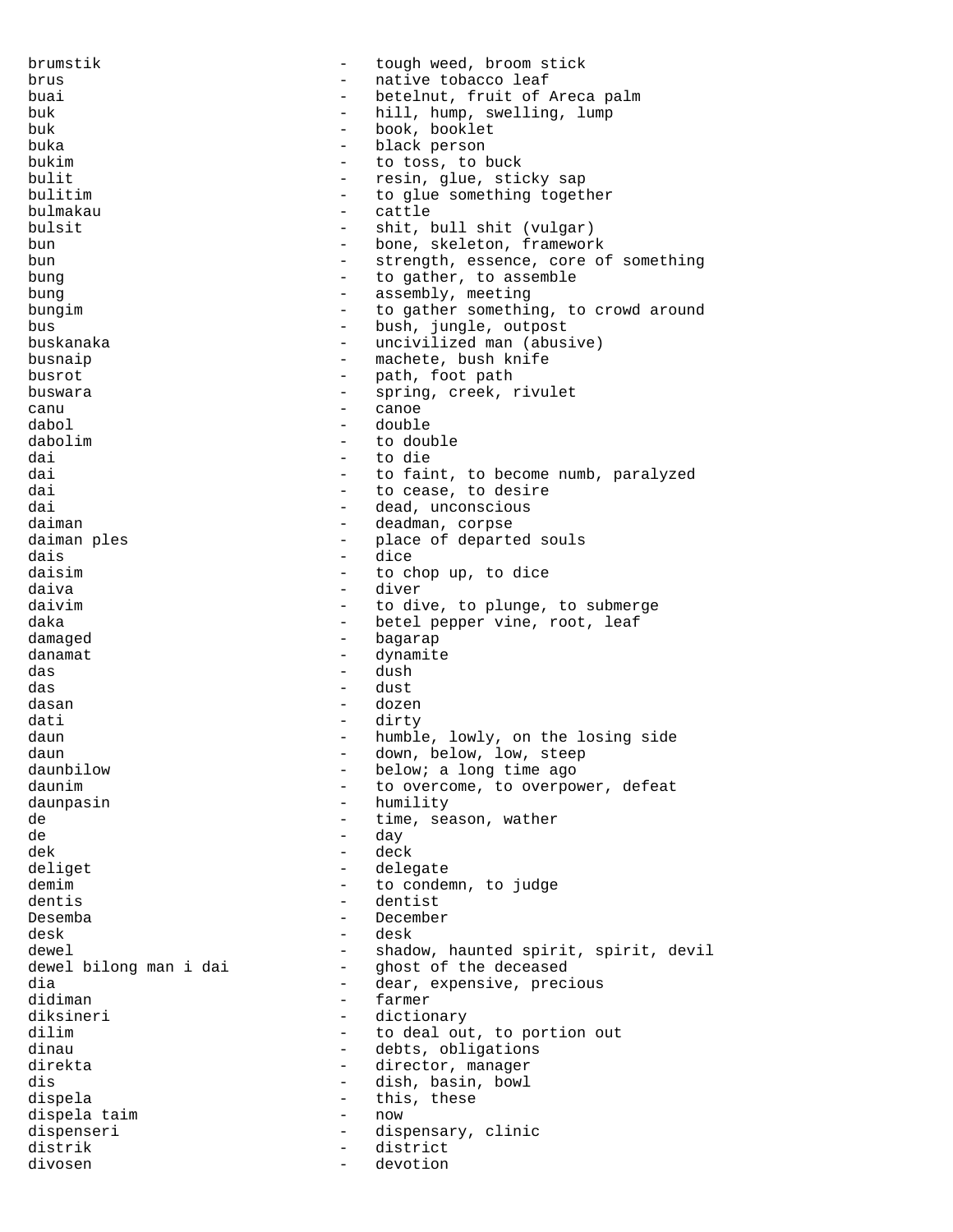diwai  $-$  tree, wood, log, wooden diwai kros - cross, the Crucifixion dok - dog dokta - doctor, medical dola - dollar donki - donkey<br>doti - dirt doti  $-\text{ dirt}, \text{ indecency}, \text{ to be dirty}$ dotipela  $-$  indecent, dirty drai  $-$  dry, dried up, healed draidok - dry dock, spillway draipela - strong, tremendous draiv - to drive<br>draive - driver - driver draiva - driver draivim  $-$  to drive something draiwara  $\qquad \qquad -$  low tide dram  $-$  drum (steel drum/barrel) drim - to dream driman - dream, dreamer, sleepyhead<br>dring - drink to drink dring  $\frac{1}{2}$  drink, to drink<br>dringim  $\frac{1}{2}$  to drink somethic dringim  $-$  to drink something drip - to drift<br>drip - to drift<br>- qreen coo - green coconut; sprout<br>- wanderer pilorim dripman - wanderer, pilgrim droim - to draw something<br>  $\frac{1}{2}$  drop drop - drop du - to incite, to tempt, to woo, temptation dua dua - door, gate, entrance duim  $\qquad \qquad -$  to force someone, to incite duti - duty edukesen - department of education eklesia - church - church<br>eksampel - example eksampel – example<br>eksekutiv eksekutiv - executive<br>ekses - executive eksos - exhaust of motor em  $-$  this, that em  $-$  he, she, it, him, her, it, them<br>
em i - who (acts as relative pronoun) em tasol - that's all; done and over with; right here emti - empty<br>
en (long+em) - to him en (long+em) - to him, to her, about them Englan - England, Britain - England, Britain - England, Britain - England, Britain - England, Britain - England, Britain - England, Britain - England, Britain - England, Britain - England, Britain - England, Britain - Engl heave-ho ensel - angel<br>ensin - engine ensin - engine, motor<br>ensinia - engineer.med ensinia  $-$  engineer, mechanic Epifeni - Epiphany Epril - April erima  $-$  ilimo tree esel - donkey<br>esik - vinega esik - vinegar et eight - eight<br>etnels - eight - eight etpela - eight (of) etpos - first-aid post evanselis - preacher, evangelist exterior - ausait faif  $-$  five faifpela - five (of) fail  $\begin{array}{cccc} - &$  to file, to cut, to scrape, to rub<br>fail  $\begin{array}{cccc} - &$  file fail  $\qquad \qquad$  - file<br>failim - to f to file something faktori - factory famili - family<br>fault - asua fault - asua fauntenpen - fountain pen Februeri - February federesen - federation fel  $-$  to fail felim  $-$  to fail something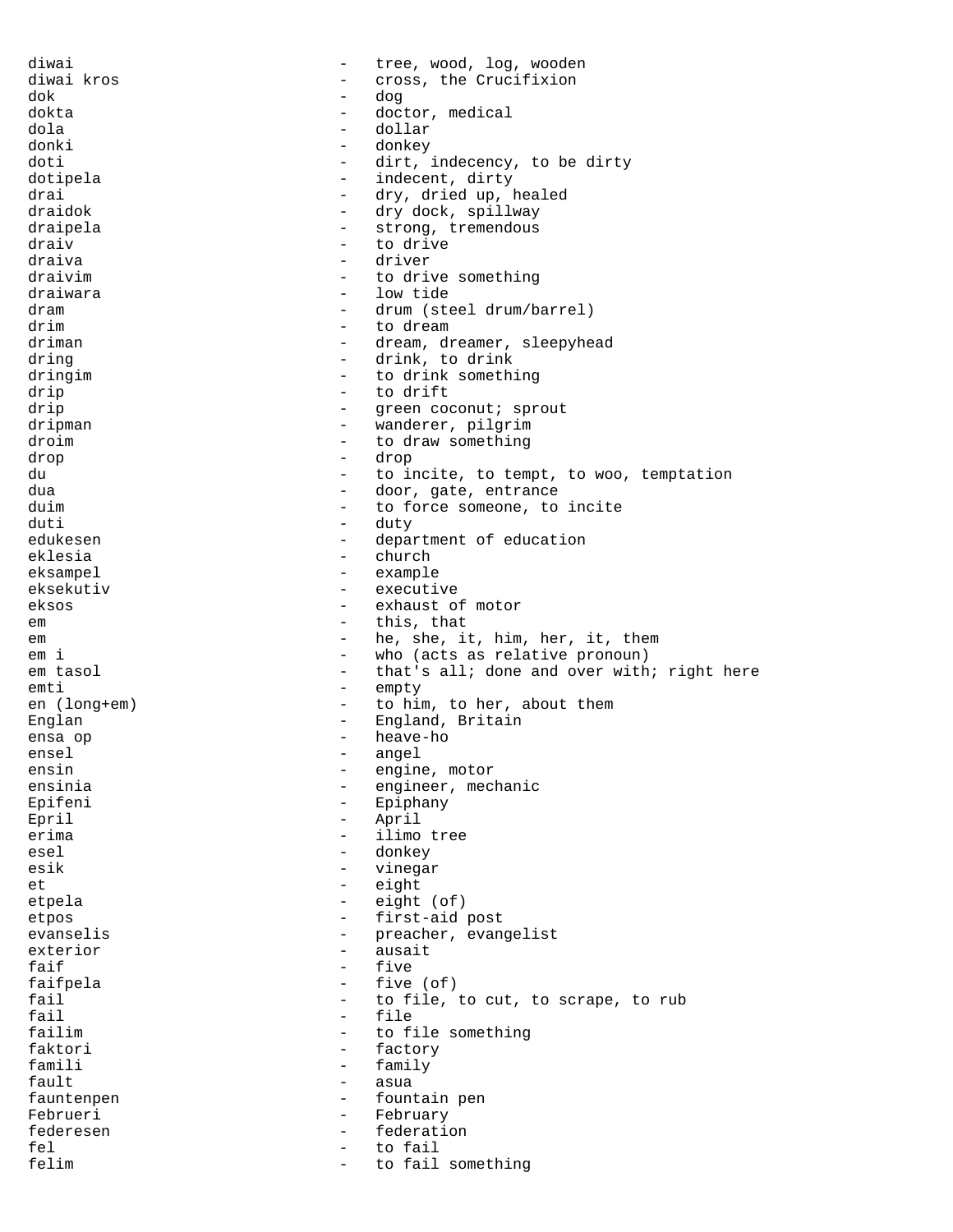Ferisi - Pharisee fifti - fifty - fifty<br>fiftin - fiftee - fifteen (15) fiktri - fig tree fit  $f$  feet (measurement)<br>fiva  $-\int$  fever fiva - fever flai - to fly foa - four foapela - four (of)<br>fom - class fo fom - class, form (in British schools) Fonde - Thursday  $-$  forty  $(40)$ fotin - fourteen (14) fotnaitim  $-$  to pay out wages to someone Fraide **-** Friday fran  $-$  front, bow of ship fri - free ful - fool fut that the set of the foot, leg<br>futbal that the foot ball futbal - foot ball, soccer<br>
caden - carden farm farm farm gaden - garden, farm, farm field gaikai  $-$  food, meal, meat galimbong  $-$  exterior of coconut blossoms galip - nut, (specifically Tahitian chestnut) gam - large cowrie shell<br>  $\frac{1}{2}$  - eucalyptus tree gamtri - eucalyptus tree gan - gun garamut - wooden signal drum gat  $-$  there is; there are gat  $\begin{array}{ccc}\n\text{gat} & - & \text{to have, to own, to possess}\n\end{array}$ gat dinau  $\begin{array}{ccc} - & + & + \sqrt{2} & + \sqrt{2} & + \sqrt{2} & + \sqrt{2} & + \sqrt{2} & + \sqrt{2} & + \sqrt{2} & + \sqrt{2} & + \sqrt{2} & + \sqrt{2} & + \sqrt{2} & + \sqrt{2} & + \sqrt{2} & + \sqrt{2} & + \sqrt{2} & + \sqrt{2} & + \sqrt{2} & + \sqrt{2} & + \sqrt{2} & + \sqrt{2} & + \sqrt{2} & + \sqrt{2} & + \sqrt{2} & + \sqrt{2} & + \sqrt{2} & + \sqrt{2} & + \sqrt{2} & + \sqrt{2} & + \sqrt$ gata - gutter<br>
gayman - government - government - government gavman - government, administrative<br>
- girl gel - girl gen again again<br>
gewer – again gewer – gun  $-$  gun  $-$  gun  $-$  gun  $-$  gun  $-$  gun  $-$  gun  $-$  gun  $-$  gun  $-$  gun  $-$  gun  $-$  gun  $-$  gun  $-$  gun  $-$  gun  $-$  gun  $-$  gun  $-$  gun  $-$  gun  $-$  gun  $-$  gun  $-$  gun  $-$  gun  $-$  gun  $-$  gun  $-$  gun  $-$  gun gia - gear qiaman - lie, nonsense giamanim  $-$  to lie about something giri - hill girigiri - cowrie shell used as decoration gita - guitar - guitar givim - to punish with something<br>  $\frac{1}{x}$  - to give offer givim  $\begin{array}{ccc} - & + \text{to give, offer} \\ - & \text{to give, offer} \end{array}$ glas - glass - glass - glass - glass - glass - glass - glass - glass - glass - glass - glass - glass - glass - glass - glass - glass - glass - glass - glass - glass - glass - glass - glass - glass - glass - glass - glass -- to spy, to observe glasim - to learn (with a shaman) glasim  $-$  to take one's temperature glasim  $\qquad -$  to examine medically glasman - oracle, shaman, seer glori - glory go - to go goan  $\qquad \qquad -$  to go onward, advance, move along goap  $\qquad \qquad -$  to climb, to go up goapim  $\begin{array}{cccc} - & \text{to climb upon, to mate, to run over} \\ - & \text{cond} & \end{array}$ God - god gol - gold gol - goal golip - mother of pearl<br>  $\begin{array}{ccc} - & \text{mod} \\ - & \text{mod} \end{array}$ got - god gras - grass, lawn, fodder, hair, fur, feathers<br>grasop - grasshopper grasop - grasshopper graun - property, ground, clay graun - ground, soil, earth, land graunim  $\begin{array}{cccc} - & \text{to fix to the ground, to ground} \\ - & \text{to place soil around plants} \end{array}$ graunim - to place soil around plants grevi - sauce, gravy grifel - slate pencil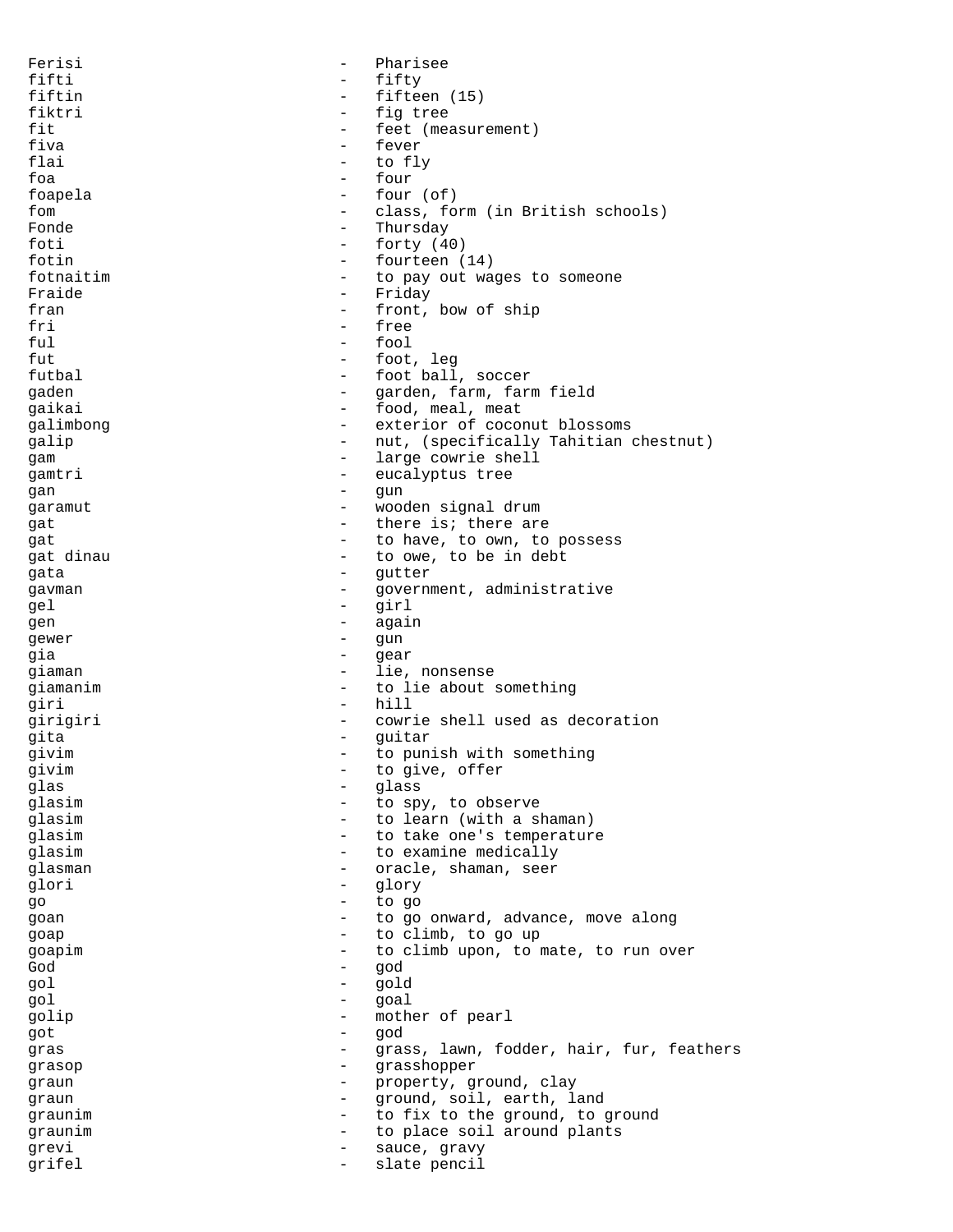grile  $-$  ringworm, skin disease, fish scales grin - green, fresh<br>grinnela - green, fresh grinpela - green, fresh gris **1988** - flattery, flirt, bribe, fat, grease gris - grease, fat, ointment drippings (from cooked meat) grisim  $-$  to bribe, to flatter; to grease or oil<br>qrisim  $-$  to grease, to apply oil, to lubricate - to grease, to apply oil, to lubricate grisman - flatterer<br>
grisman - fatterer grisman - fat person gud - good gude - good day, hello quma - snail gumi - eraser, rubber guria  $-$  trembling, tremor guria - earthquake, anxious, to tremble, to be afraid gut - good gut apinun - good evening gut fraide  $\begin{array}{ccc} - & 0 & - \\ - & 0 & - \end{array}$  Good Friday - good morning<br>- good-bye gutbai - good-bye gutnem - reputation qutnius - gospel, news gutpela - good qutpela sidaun quttaim  $\qquad \qquad -$  peace habsen – pea<br>hai – hig hai - high haiden - heathen, pagan, non-Christian haidenman - non-believer, heathen hailans  $\begin{array}{ccc}\n\text{hailans} \\
\text{haisan} \\
\text{haisan} \\
\end{array}$ haisap  $-$  to hoist, to raise up haisim  $-$  to raise something up, to lift haisin - health education, hygiene hait  $-$  to hide, to protect haitim - to hide something or someone haiwara  $-$  high tide, flood haiwe  $-$  highway halapim - to help halo  $-$  hello (greeting) haloman - announcer, speaker hama - hammer - to hammer<br>- to enjoy hamamas(im) - to enjoy, to like<br>hamas  $h$ amas  $\overline{h}$  how much  $\overline{h}$  how much  $\overline{h}$  how much  $\overline{h}$  how much  $\overline{h}$ hambak - foolishness, fake, humbug<br>hambak - hoastful vain prideful - boastful, vain, prideful, insolent hambakim - to deceive someone hambakman  $-$  fool, braggard, agitator, bully han - handle, branch han  $-$  symbol of impurity (religious) han  $-$  hand, arm, forearm, foreleg (of animals)<br>han bilong diwai  $-$  branch of tree - branch of tree han kais  $\begin{array}{ccc}\n & - & \text{left hand, the left} \\
\text{han sut} & - & \text{right hand, the right}\n\end{array}$ - right hand, the right<br>- hundred handet - hundred<br>hangaman - to be de hangamap  $-$  to be dependent hangamap  $-$  to hang something up hangamapim  $-$  to hang something hangre hungry, hunger, starvation hani - honey hankap - handcuffs hankisip - handkerchief hanrait  $-$  handwriting, script hanraitim  $-$  to write something hanwas - wristwatch hap  $-$  over there (when pointing), piece hap  $-$  half, remainder, a piece, left-over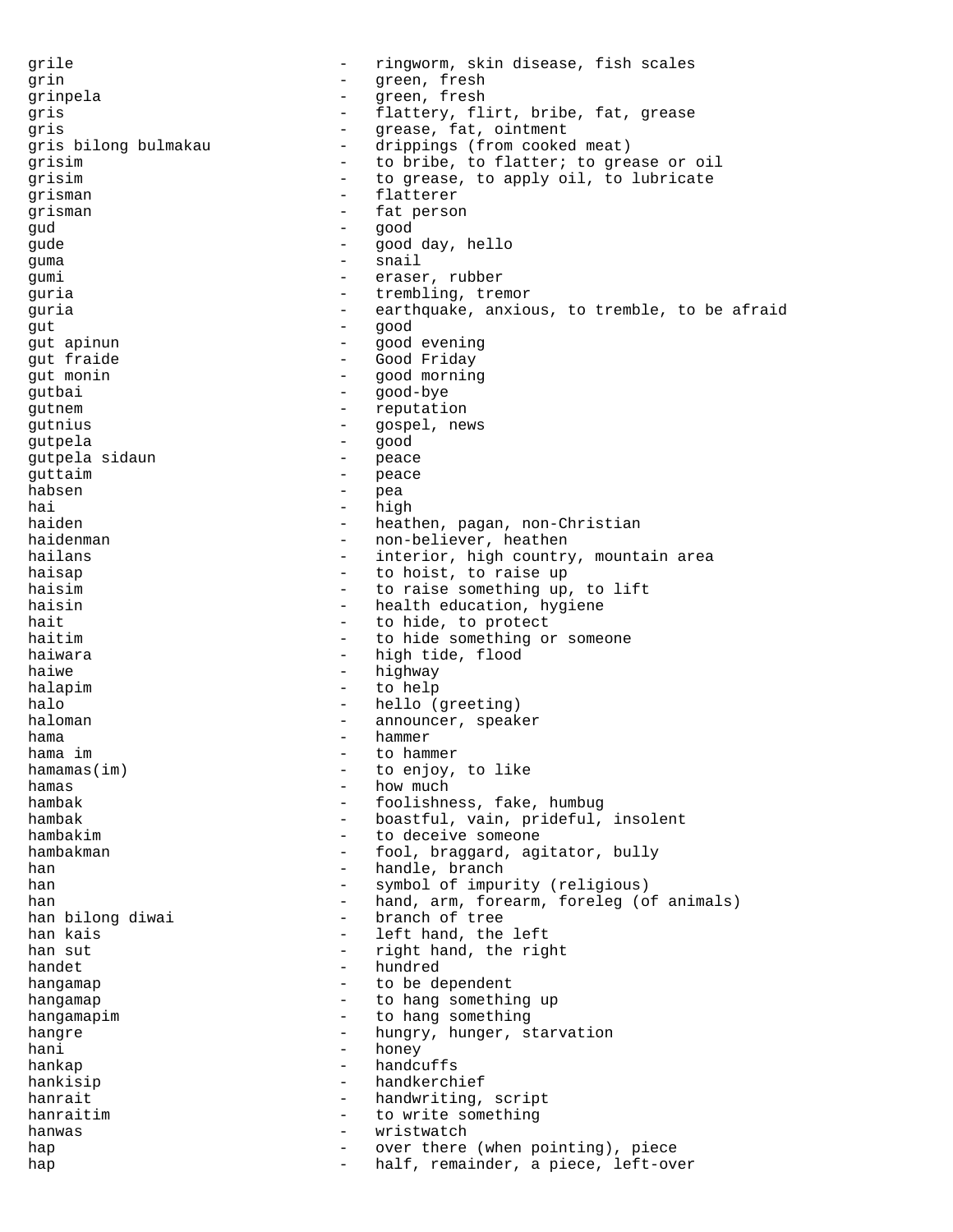hap hap  $-$  half done, incomplete hap hapim  $-$  to cut into parts, to cut up hapap - hoe hapapim  $-$  to hoe hapasde  $\qquad \qquad -$  the day before yesterday hapim  $-$  to divide in two, to fill partially hapkas - half-caste, person adopted into another tribe<br>hapsait hapsait  $-$  opposite side haptumora  $-$  the day after tomorrow<br>hariap  $-$  quickly, fast - quickly, fast hariapim  $-$  to make someone hurry harim  $-$  to hear, listen, understand hasis  $-$  hatch (of ship), hold hat  $-$  hard, difficult hat  $-$  hat, helmet, cap hatim  $-$  to heat hatpela - hot, warm, zealous, energetic, fiery<br>hatpela taim - summer - summer hatpela taim hatwara  $-$  hot springs, hot water hatwok  $-$  difficult, chore haus  $-$  house, home, hut, dwelling<br>haus bilong pamuk  $-$  brothel, whorehouse - brothel, whorehouse hauslain and the settlement of the village, hamlet heden - heathen, non-Christian, non-believer hel - hell helikopta - helicopter helpim  $-$  to help, assist, replace hepi - happy het  $-$  head, skull, top, peak, beginning<br>het kela  $-$  bald het kela - bald het klia - educated, well-learned, instructed<br>het kliaim - to teach, to explain - to teach, to explain hetman - chief, head-man, leader hetpilo - pillow hetwin - headwind, to go head first, to dive heven here are not been been heaven, sky hevi - load, problem, responsibility, blame hevi - tired, sad, pregnant, difficult hia - here hinsis - hinge, hinges hip - heap, pile hipim - to pile up, to heap hivap - to heave, to throw - to heave, to throw up, to push up hivapim  $-$  to hoist up, to raise something hobel - carpenter's plane<br>hobelim - to plane smooth hobelim  $\begin{array}{cccc} - & \text{to plane smooth} \\ - & \text{hold, handle} \end{array}$ - hold, handle holan - hold on, wait! holi - holy - holy spirit holide - holiday holim  $-$  to hold, to handle holim  $\frac{1}{2}$  - to keep faith, to believe holim long tingting  $\frac{1}{2}$  - to remember holim long tingting holiman - saint, holy person<br>holinelade - holy day holipela de - holy day home - as ples hos - horse hotel - hotel, pub hour - aua huk - hook, barb hukim  $-$  to catch something, to hook, to entice hul - hole, pit, cave, grave husat - who (interrogative)<br>i - he she it i ino gat  $\begin{array}{ccc} & - & \text{he, she, it} \\ \text{i no qat} & & - & \text{without} \end{array}$ i no gat  $-$  without ia - ear, hearing iapas - deaf, stupid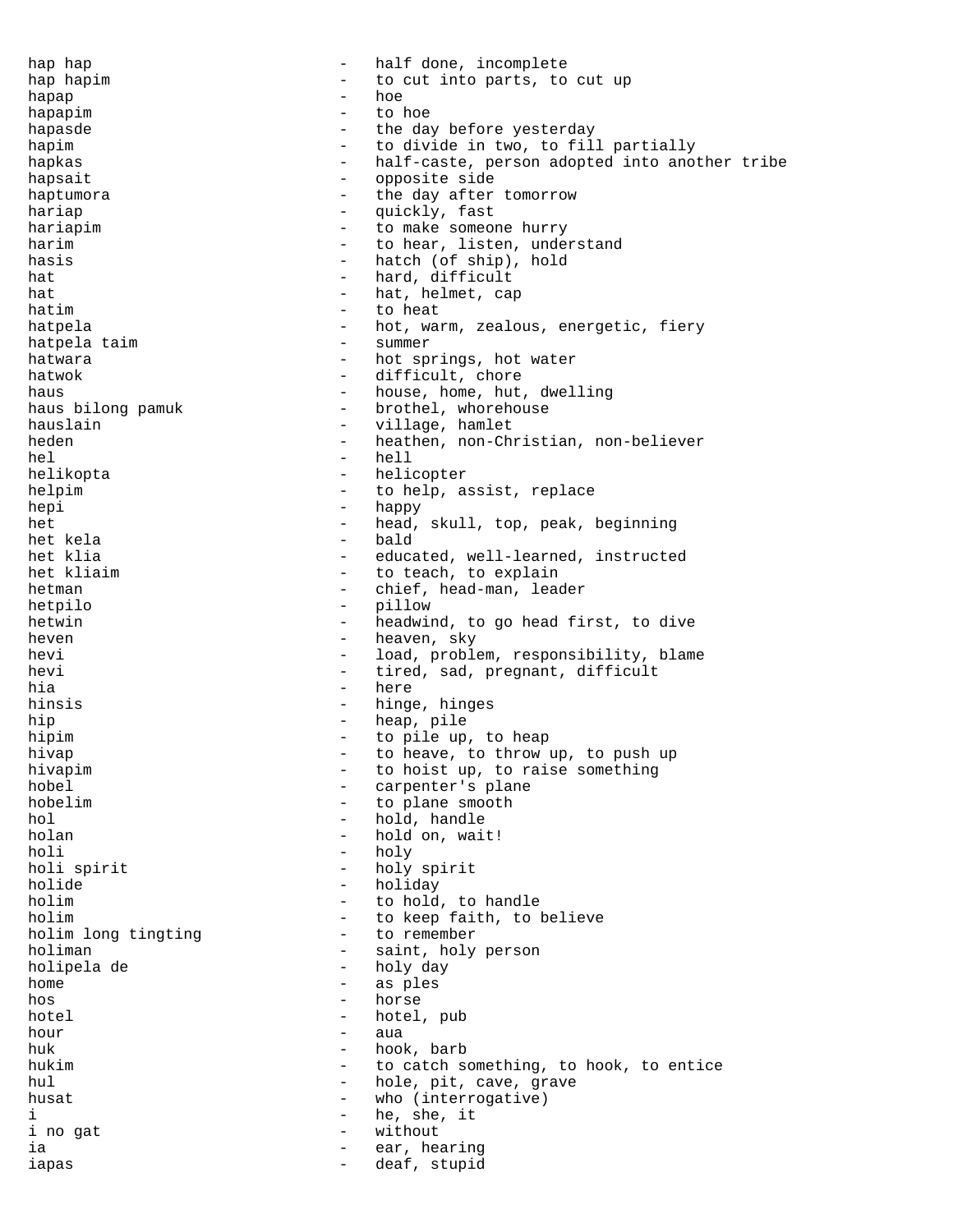iapen - earache ileksin - election ilektim - to elect inap  $-$  enough, right, fit, able, until, up to, about inapim to satisfy, to give enough indai - death<br>independens - independens independens - independence ing - ink inglis - English<br>ingnen - The Pen ingpen - pen ingris - English ins - inche, unit of measure insait  $-$  inside, insight integresen - integration interes  $-$  usury fee, interest on money is  $-$  east isi - easy, gentle, quiet, quietly, tranquil, calm - carefully, slowly<br>- centle centle per isipasin - gentle, gentle person<br>ista - Faster ista - Easter<br>ivening - evening ivening  $\begin{array}{ccc} - & - & \text{evening, after sundown} \\ - & \text{jug, picture} \end{array}$ jug, pitcher janyueri - January - January<br>Janan Japan - Japan - Japan<br>jas jas - judge jasim - to judge, to hold court, to decide jek - (mechanical) jack, jack jekim  $-$  to elevate; to raise with a jack jekupim - to raise up jem - jam, marmalade jem - germ Jeman - German - German<br>iemantaim - time b jemantaim  $\overline{a}$  - time before WW I jip - car, jeep Jisas - Jesus - Jesus - Jesus - Jesus - Jesus - Jesus - Jesus - Jesus - Jesus - Jesus - Jesus - Jesus - Jesus - Jesus - Jesus - Jesus - Jesus - Jesus - Jesus - Jesus - Jesus - Jesus - Jesus - Jesus - Jesus - Jesus - Jesus join - to join, associate, unite joinim  $\qquad \qquad -$  to join together, to connect jon - to join jonim  $-$  to join, to connect juda - Jew julai - July jun - June ka - car, truck kabis - cabbage kago  $-$  cargo, eternal reward kagoboi - dock-hand, laborer, porter<br>kaikai - to eat to bite kaikai - to eat, to bite<br>kaikaim - to bite somethii kaikaim - to bite something<br>kail - wedge kail - wedge - wedge - wedge - wedge - wedge - wedge - wedge - wedge - wedge - wedge - wedge - wedge - wedge to put in a wedge between things kain - kind, sort of kain kain  $-$  many kinds, various kais  $-$  left side kaisa - kaiser, emporer kaisim  $\sim$  - to aim to the left kakalak - cockroach, insect, disliked person<br>kakang kakang  $\begin{array}{ccc} - & - & - & - \\ - & - & - & - \end{array}$ kakao - coconut tree<br>kakaruk - coconut tree kakaruk - chicken, rooster, bird<br>kakatu - cockatoo pinchers yu kakatu - cockatoo, pinchers, vulva<br>kakau - cocoa kakau - cocoa - cocoa kaki - khakhi - khakhi - khakhi - khakhi - khakhi - khakhi - khakhi - khakhi - khakhi - khakhi - khakhi - khakhi - khakhi - khakhi - khakhi - khakhi - khakhi - khakhi - khakhi - khakhi - khakhi - khakhi - khakhi - khakhi kal  $\sim$  species of bird in New Guinea kala - color kalabus - jail, prison, cage, box kalabusim  $-$  to imprison, to lock up, to hold, to delay kalabusman - prisoner, captive kalang  $-$  tail feathers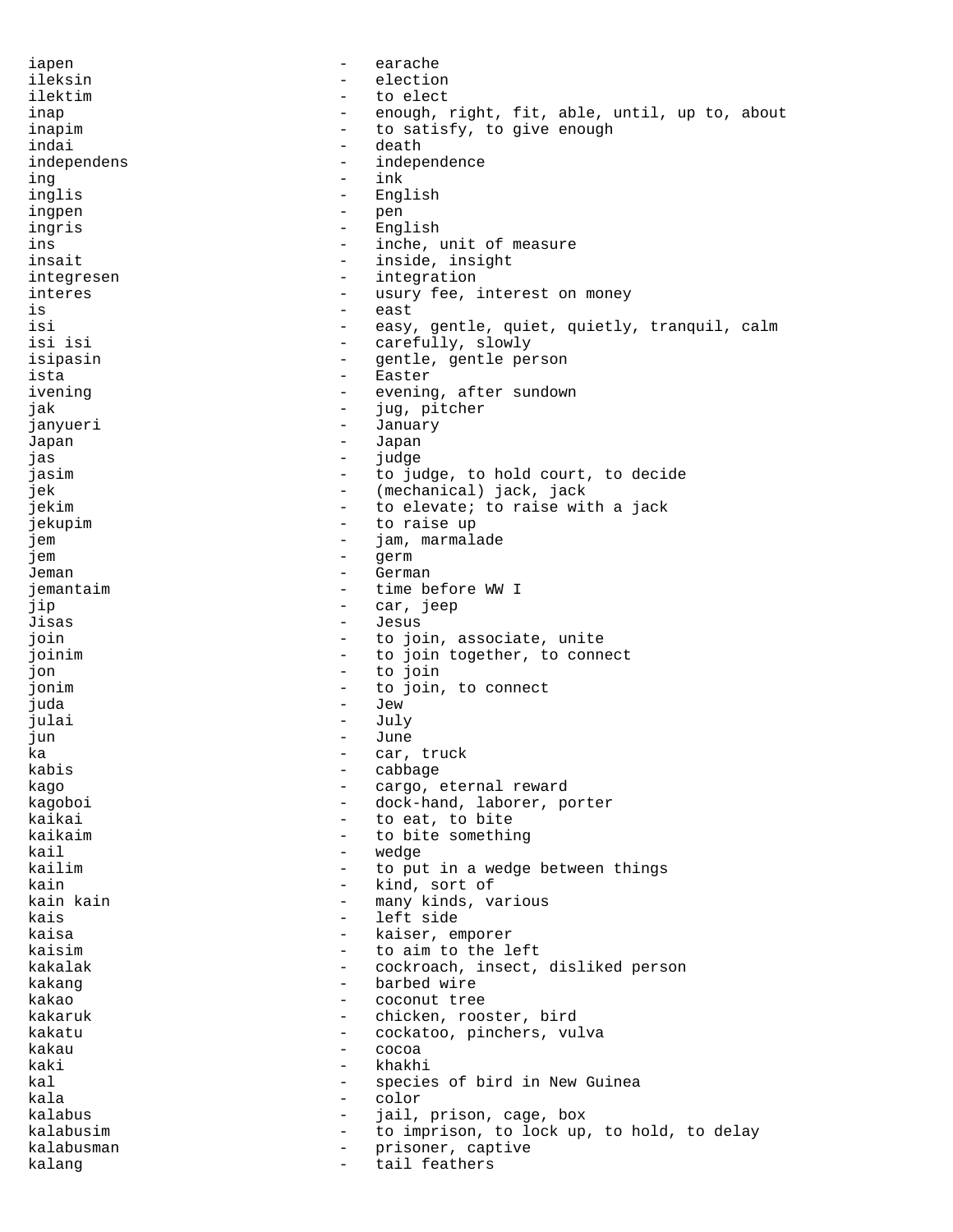kalap  $\sim$  - to jump, to leap, to mate kalap long extending the set into, to come aboard kalapa  $-$  to mourn with, to sympathize kalapim  $-$  to jump over kalenda - calendar - calendar kalim  $\qquad \qquad$  - to call, to tell kalkalap  $\qquad \qquad -$  to dance, to jump up and down kaluk - native pillow, head rest kam  $\begin{array}{ccc} - & + \text{to come} \\ - & + \text{to come} \end{array}$ - to come down from kaman  $\begin{array}{ccccccc}\n & - & \text{to come onto} \\
\text{kaman} & - & \text{to come onto} \\
\end{array}$ - to appear, to come to, to arrive, to start kamapim  $-$  to begin, to institute, to event kamaut - to come out kamautim  $-$  to pull out, to harvest; to confess; to reveal kambang  $-$  gourd, codpiece kamda - carpenter<br>kamdaman - carpenter kamdaman - carpenter<br>kamel - camel kamel - camel kampani  $-$  company, group, business kampani masta  $-$  businessman, trader kamta  $-$  carpenter, woodworker kan - vulva kanaka  $-$  uncivilized person kanda  $-$  cane, stick, rattan kandaim  $\qquad \qquad -$  to cane someone, to thrash kandel - candle kandere  $\qquad \qquad -$  all relatives from the mother's side kandidet - candidate kangal  $\qquad \qquad -$  plumage, crest feathers, head adornment<br>kantri kantri - country kap - cup kapa  $-$  tin, galvanized roofing kapa  $-$  hoof, toenail, fingernail kaparesa  $-$  razor blade kapet  $-$  carpet, mat, rug kapiak  $-$  breadfruit tree kapok - cotton, kapok kapot - cupboard kapsait  $\qquad \qquad \qquad -$  to capsize, overturn, upset, to overflow kapsaitim  $-$  to overfill, to spill, to overturn & spill kapul - oppossum, tree kangaroo, koala karamap - package, parcel<br>karamapim - to cover, to col karamapim  $-$  to cover, to conceal something karanas  $\qquad \qquad \qquad - \qquad \text{coral gravel}$ karapela - propeller<br>kari - propeller kari - curry karim  $-$  to carry, to bring, to suffer karim  $-$  to give birth to karis  $\overline{\phantom{a}}$  - carriage, wagon karkarim  $-$  to carry around karuka  $-$  rain coat, trough, mat karuka - pandanus tree<br>kas - cask barrel kas  $-$  cask, barrel, drum kasang - peanut plant kasen - cousin kaskas - scabies, scales of fish kastam  $-$  customs house kastat - custard kastom - social custom kaswel - castor oil kat  $-$  cards, playing cards kat - cut katapila - tractor katim  $-$  to cut up, to break up, to interrupt katolik - Catholic katres  $\qquad \qquad -$  cartridge, shell kau  $-$  beef, cow, cattle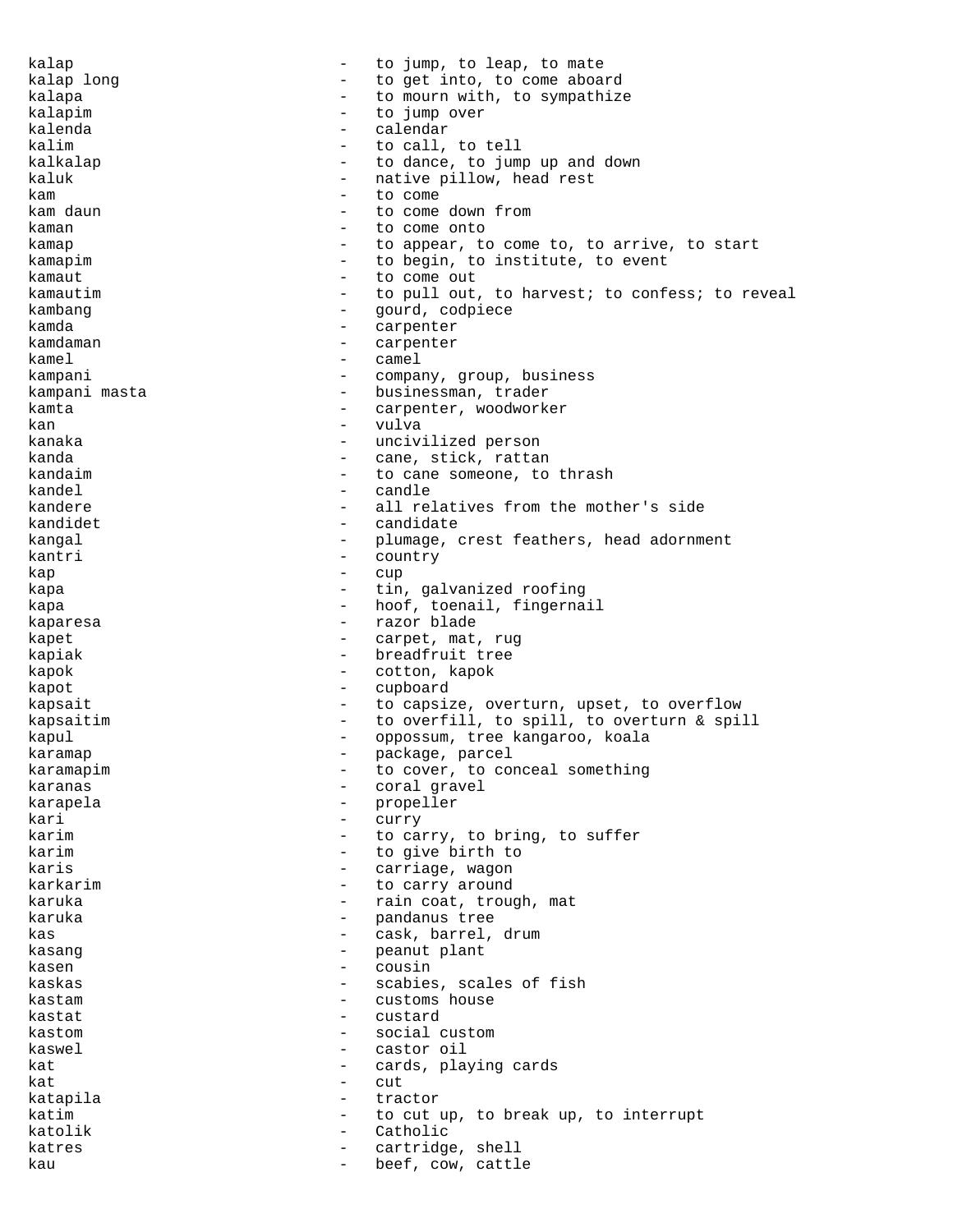kaukau - sweet potato kaun - to count kaunim  $-$  to count up, to tally, to read out kaunsil - council kavang - betel tree flower kavivi - hawkii - hawkii - hawkii - hawkii - hawkii - hawkii - hawkii - hawkii - hawkii - hawkii - hawkii - hawkii - hawkii - hawkii - hawkii - hawkii - hawkii - hawkii - hawkii - hawkii - hawkii - hawkii - hawkii - hawkii kawiwi  $-$  betelnut kebin - cabin kek - cake, pastry kela  $\qquad \qquad -$  clear, bald, bare  $k$ em  $-$  camp ken - can, jug ken  $-$  to know how, to be willing; may (auxiliary verb) kep - cap, denotator kepten - captain kerasin - kerosene kerot - carrot kes - case, box, carton<br>keteka - caretaker - caretaker keteka - caretaker<br>ketsup - caretaker<br>- sauce ari ketsup - sauce, gravy<br>ki - kev ki - key government official kiau  $-$  egg, pill kibung - meeting - meeting kik  $\overline{\phantom{a}}$  - to kick, to play soccer<br>kikbal - soccer game - soccer game kikim - to kick someone or something; to repulse kil  $\begin{array}{ccc} \text{kill} & - & \text{keel, ridge, spur of mountain} \\ \text{kill, to beat, to hurt, to} \end{array}$ kilim  $\begin{array}{cccc} - &$  to kill, to beat, to hurt, to make sick<br>kina  $\begin{array}{cccc} - &$  ovster, mussel kina - oyster, mussel - mother of pearl, pearl<br>- lobster cravfish cra kindam - lobster, crayfish, crab<br>king king - king quinine kirap  $-$  to start, to get up, to wake up, to begin kirap nogut  $-$  to be surprised, to be angry kirapim - to raise, to start something<br>  $\frac{1}{10}$ kis - kiss kisim  $-$  to get, to obtain, to receive, get kiwi - kiwi, shoe polish klambu - mosquito net klap - club, club house klas - class, grade, form klaut - cloud, sky klautbruk - thunderstorm, cloud burst<br>
kleva - clever, smart kleva - clever, smart klia - clear, bald, baren, baren land<br>kliaim - clear off, to remove someth kliaim  $\begin{array}{ccc} - & \text{to clear off, to remove something} \\ - & \text{clean} \end{array}$ klin - clean - clean - clean - clean - clean - clean - clean - climic - clinic, hospital klinpasin - purity, chastity klinpela - clean klok - clock klos - dress, clothing klosap  $-$  almost, nearly klostu - nearby, near, close to<br>koak - cork stopper koak - cork, stopper<br>kok - lid petgogk kok - lid, petcock, cork, penis<br>
- nenis - penis<br>- large koki - large white cockatoo bird kokomo - hornbill bird kokonas - coconut palm kokoros - cockroach, insect kol  $\sim$  - cold, cool, fresh, pleasant kolekta - offering, collection<br>kolim - conditions - conditions in the part kolim - to cool down, to pacify - sweater, sweat shirt, jacket kolsiot - sweater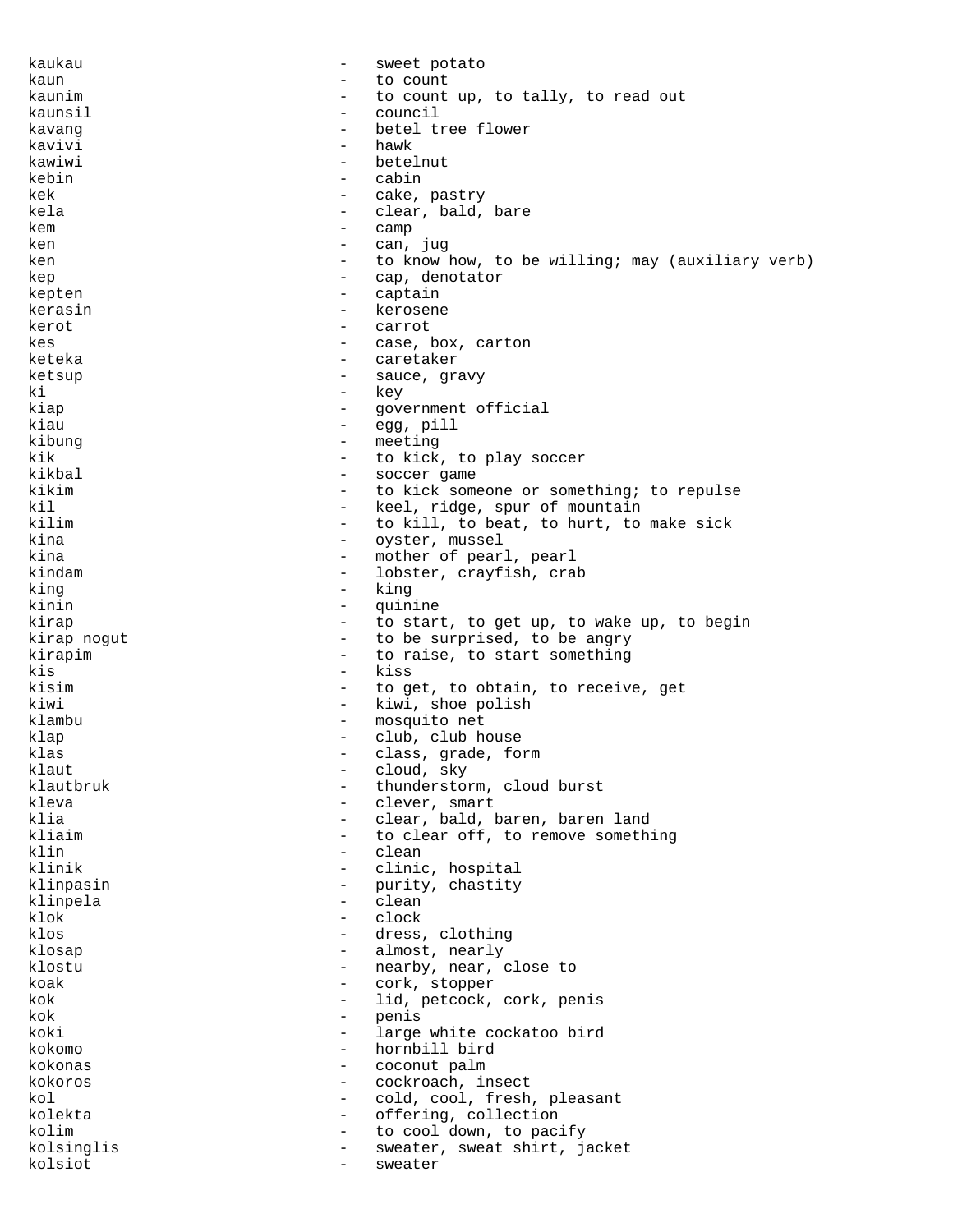kolta  $-$  pitch, tar, coal tar kolwin - off-shore wind, breeze<br>kom - comb - comb kom - comb kom - horn or comb of animal komim - to comb komiti - committee, section<br>
komokomo komokomo - cowrie shell kompas - compass - compass - compass - compass - compass - compass - compass - compass - computed by  $\sim$  community - community - community - community - community - community - community - community - community - communit komunyon - communion<br>kon - corn kon - corn kona - corner konaston - boundary marker, cornerstone konda  $-$  paper money konfemesen - confirmation kongkong  $-$  chinese, malaysian person kongrigesen - congregation koniak - cognak konprens - conference, meeting<br>
kontrak - contract agreement kontrak - contract, agreement<br>
kopi - coffee kopi - coffee - coffee - coffee - coffee - coffee - coffee - coffee - coffee - coffee - coffee - coffee - coffee - coffee - coffee - coffee - coffee - coffee - coffee - coffee - coffee - coffee - coffee - coffee - coffee -- notebook<br>- corporal kopil - corporal kopra - dried coconut kopstik - rein, bridle koropela - propeller kos - course, instruction kot  $-$  court, lawsuit, trial kotim  $-$  to bring someone to court kotkot - raven, crow kotren  $-$  rain coat krai - to cry, to moan, to long for<br>krai - cry, weeping - cry, weeping<br>- chalk kraide - chalk<br>Krais - christ - Christ<br>- Christ Kraist - Christ<br>kramsel - Christ<br>- Conch kramsel - conch shell, clam shell kranki - stupid, clumsy<br>kranki - wrong, incorre kranki - wrong, incorrect kraun - crown - crown Krismas - Christmas - Christmas krismas - birthday, year, feast Kristen - Christian kroba - crowbar kros - angry, ill-humor krosim  $\sim$  - to anger someone, to scold kru - sprout, seedling - twisted, bent<br>- cooked krungut - cooked krungutim  $\qquad \qquad -$  to bend something, to twist krungutim - to crush, to step on krungutman - trouble-maker, crook kuk  $-$  to cook, to lose, to be defeated kuk - cook, wife kuka - crab - crab - crab - crab - crab - crab - crab - crab - crab - crab - crab kukamba - cucumber kukboi - kitchen help, cook<br>kuki - cookie - cookie kuki - cookie kukim  $\begin{array}{ccc} - & + & + \end{array}$  to defeat, to destroy kukim  $\begin{array}{ccc} - & + \end{array}$  to bake, to cook, to : - to bake, to cook, to roast kukurai - chief of a tribe, chief<br>
- chief codenut - chief codenut - chief codenut - chief codenut kulau - green coconut kulau  $\qquad \qquad -$  boy or girl before puberty kumu - vegetable, spinach, water cress kumul - parrot, bird of paradise kumurere - eucalyptus tree kunai  $-$  grass, grassland kundu - drum kurakum  $-$  large red ant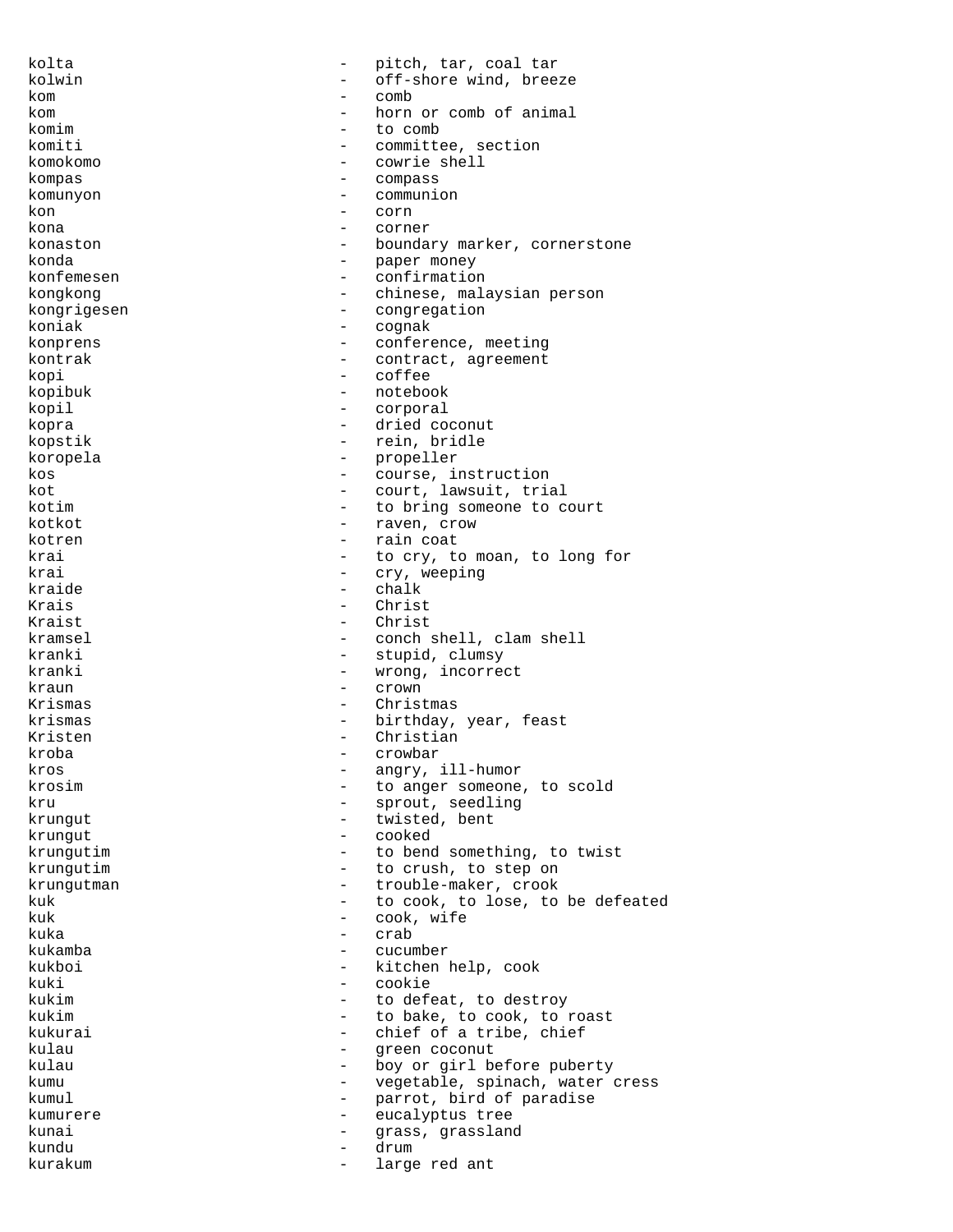kurita - octopus kus - cough, cold (illness) kus  $-$  to cough, to sneeze kusai  $-$  to deceive, to trick, to play a trick kuskus - lawyer kuskus - clerk, secretary<br>
kwaia - choir kwaia - choir kwait - quiet, quietly question kwestenim  $-$  to question, to interrogate kwik - quick, fast kwiktaim  $-$  soon, right away kwila - ironwood tree kwin - queen laik  $-$  to like, to desire laik  $-$  to be ready to, to be about to laikim  $-$  to want, to desire something laim  $\begin{array}{ccc} - & + \end{array}$  sticky sap, resin<br>laimim  $\begin{array}{ccc} - & + \end{array}$  to glue something laimim - to glue something together<br>lain - aroup, age group lain - group, age group lain - to learn - row, line lain  $\qquad \qquad -$  line (ship's rope) lain and the clan, ancestry lainim  $\begin{array}{ccc}\n & - & \text{to line up, to arrange, to study, to teach} \\
\end{array}$ laip - life laisens - license lait  $-$  to light up, to shine lait - light, flash, flame<br>laitim - to light in to set laitim  $-$  to light up, to set fire laitnin - lightning<br>laka - "Isn't the laka - "Isn't that so?" "Right?" "Eh?" laki - to gamble lucky lam - lamp lang  $-$  fly (insect) lanim  $\qquad \qquad -$  to learn something, to teach lap - laughter lap - to laugh<br>
lapim - to laugh<br>
- to laugh lapim  $\qquad \qquad -$  to laugh at laplap - loincloth, cloth lapun - elderly, old person, aged las - last lasde  $\qquad \qquad -$  last days, end of the world<br>lata  $\qquad \qquad -$  ladder staircase lata  $\qquad \qquad -$  ladder, staircase laulau - Malay apple tree, tree<br>
laun - walnut - walnut laup - walnut laus  $-$  flea, louse, fly lego  $-$  to let go, to release legoim  $-$  to drop something, to release something lek - leg, foot lek  $-$  footprint, trace, track lektrik  $-$  electricity, power lemanat - lemonade Len - Lent - left side<br>- leprosy lepa - leprosy - leprosy - leprosy<br>lepaman - leper - leper leper lepra - leprosy les - to be lazy<br>les - lazy, tire - lazy, tired lesbaga - lazy person, layabout<br>lesislativ - legislative lesislativ - legislative leson - lesson let - late let  $\qquad \qquad -$  to let, to allow leta - letter of alphabet, letter letes - lettus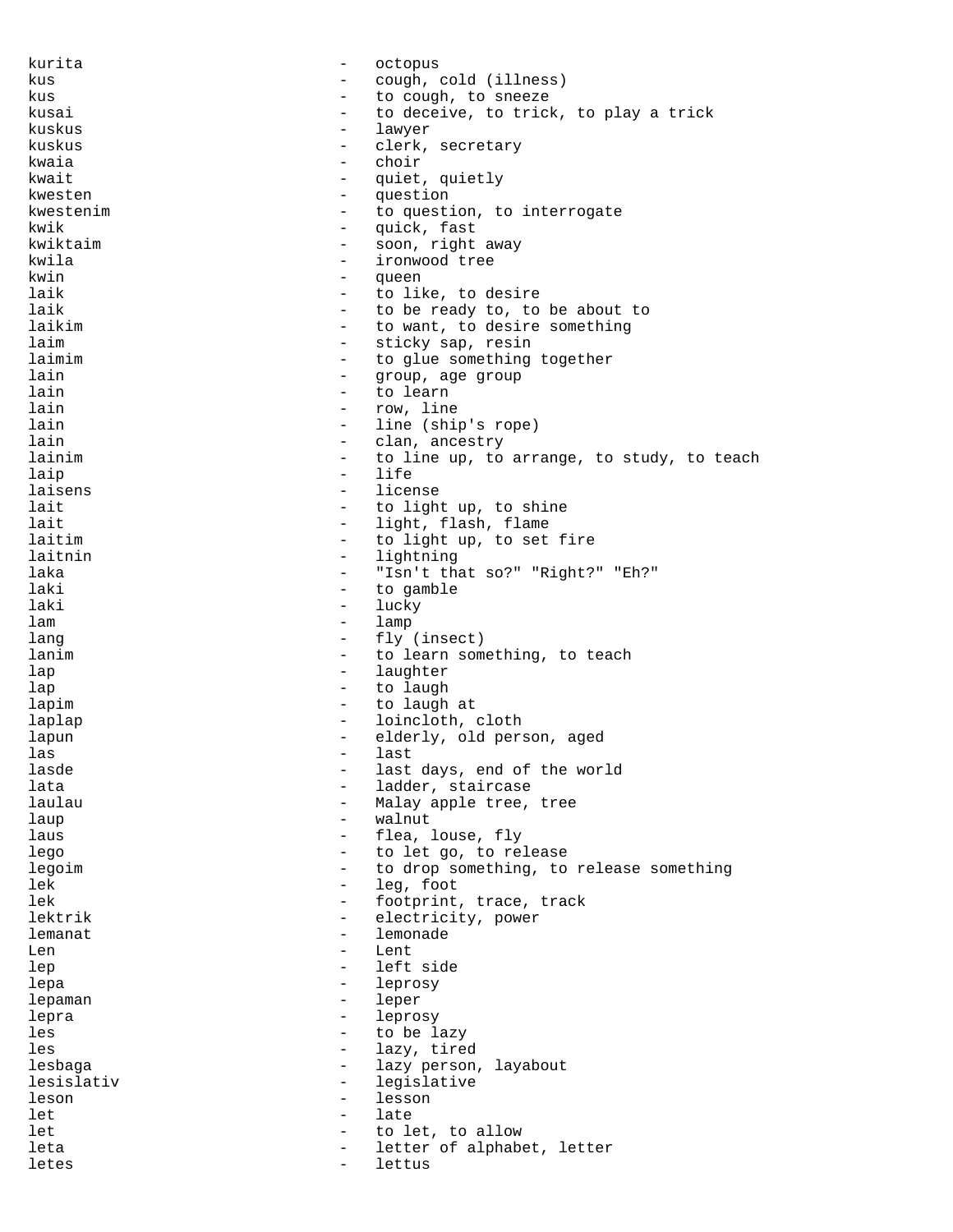level - level, carpenter's level levelim - to straighten out, to level lewa  $-$  heart, liver, desire lewa  $\qquad \qquad -$  to desire, to crave lewa - sweetheart lik - to leak lik - leak, hole liklik - a little, little, small<br>limbum - balm tree, areca palm, - palm tree, areca palm, black palm limbun - areca palm limlimbur - to walk, to stroll, to move lin 1.1 and 1.1 and 1.1 and 1.1 and 1.1 and 1.1 and 1.1 and 1.1 and 1.1 and 1.1 and 1.1 and 1.1 and 1.1 and 1.1 and 1.1 and 1.1 and 1.1 and 1.1 and 1.1 and 1.1 and 1.1 and 1.1 and 1.1 and 1.1 and 1.1 and 1.1 and 1.1 and 1. - to bend down, to lean lip - to live lip - leaf lip  $\qquad \qquad -$  holiday, leave, vacation lista - list, register listrik - electricity, electrician litimap  $-$  to raise wages, to increase litimap  $-$  to lift up, to raise up, to elevate litimapim  $-$  to praise someone, to lift up<br>litugi  $-$  liturgy - liturgy lo - law, custom, rule lok - lock lokap - to lock up, to secure lokapim  $-$  to lock something up lokim  $-$  to lock, to secure something loli - candy, lollipop loliwara - juice, carbonated drink<br>
loman - lawyer solicitor loman - lawyer, solicitor<br>lombo - red pepper chili lombo - red pepper, chili pepper lombo - pepper (plant)<br>long - long long - long long and the long of the state of the state of the state of the state of the long of the long of the long of the long of the long of the long of the long of the long of the long of the long of the long of the long of the l long  $\sim$  (comparative marker) "than" + adjective<br>long  $\sim$  (common preposition) to by at with & long  $-$  (common preposition) to, by, at, with &c long  $\qquad \qquad -$  (indirect object sign)<br>long  $\qquad -$  length long  $-$  length long gan  $-$  rifle long wanim  $\qquad \qquad -$  what for, why (interrogative) longbek - a long time ago, distance behind longlong  $\begin{array}{ccc} - & + & + \end{array}$  to be stupid, to be ignorant longlong longlong - stupidity, foolishness, ignorance<br>longlong - drunk confused longlong  $\qquad \qquad -$  drunk, confused longtaim longtaim  $\overline{a}$  - a long time longwe  $-$  distance, far away longwe - far, long off lonpela  $\qquad \qquad -$  long, tall, high lori - lorry, truck<br>
lotu - to worship lotu - to worship lotu - denomination lotu - worship service, ceremony lotuim  $\qquad \qquad -$  to worship someone luk  $\qquad \qquad -$  to see, to look at luk  $-$  looks, appearance lukaut 10 million and the beware, to watch for, to care for lukauting the set of some to look after the lukauting the set of some of some one, to look after lukautim  $-$  to take care of someone, to look after someone<br>lukautim  $-$  to search for lukautim  $\begin{array}{ccc} - & + & + \end{array}$  to search for lukim - to visit lukim  $-$  to see, to notice lukluk  $-$  to look for, to seek luklukim - to watch something luksave  $\qquad \qquad -$  to discover luksave  $\qquad \qquad -$  to recognise, to find out luksi - to test, to examine, to check out<br>luluai - tribal chief appointed by government luluai - tribal chief appointed by government lum  $-$  loom (weaving) lumim  $-$  to weave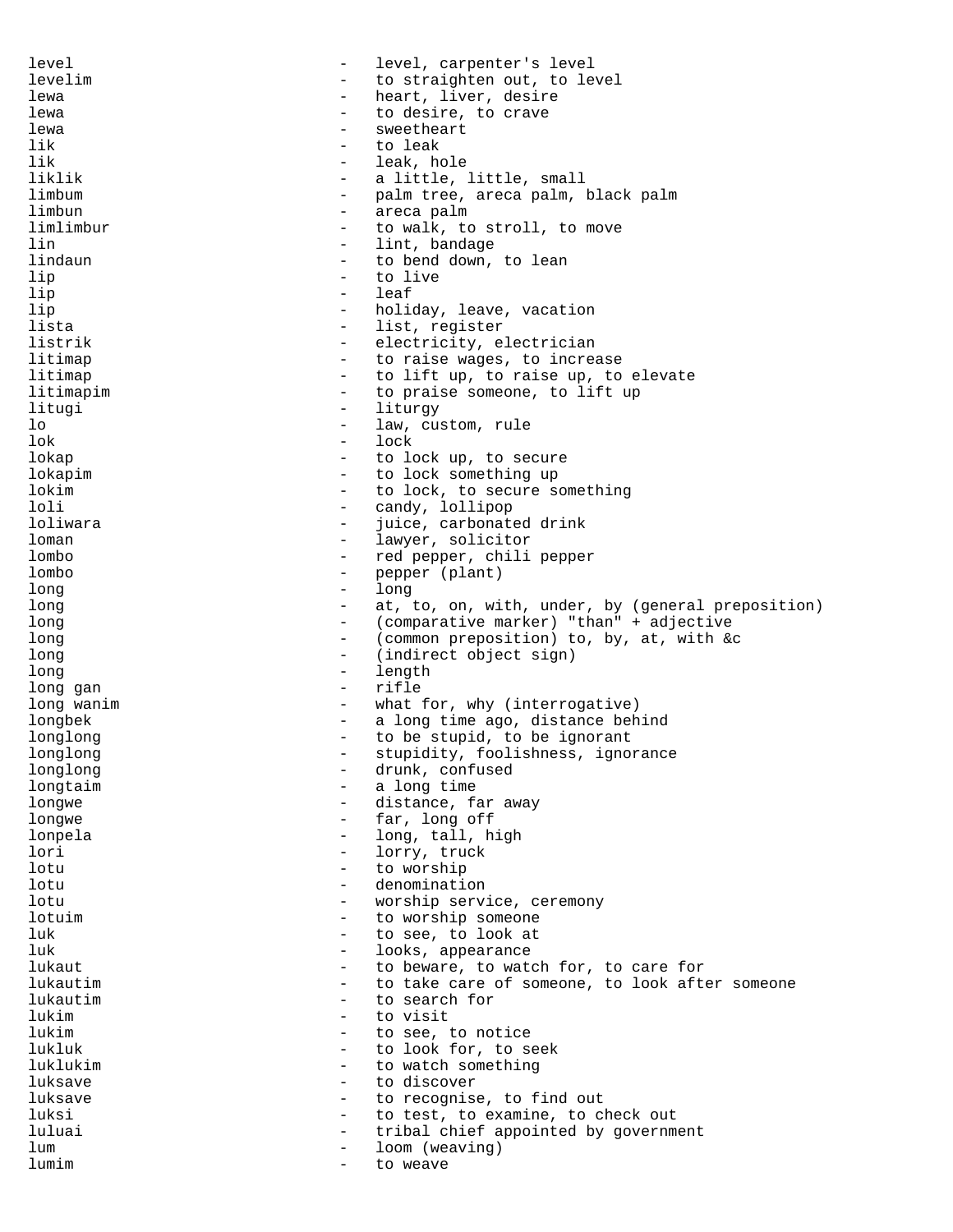lus  $\qquad \qquad -$  to lose, to be gone, to be missing lusim  $-$  to forget, to set free lusim - to loose, to forfeit lusim - to leave behind, to desert, to abandon luteran - Lutheran - Lutheran mail  $-$  mile (unit of distance)<br>mailim  $-$  to send by post mailim  $-$  to send by post<br>mais  $-$  maise, corn mais - maise, corn majik - magic, socery<br>mak - characteristi characteristics, soccer goal mak - mark, sign, design, scar, tatoo, footprint makim - to promise, to aim at<br>makim - to potice to point at makim  $-$  to notice, to point at makim  $-$  to mock makim  $-$  to mark, to sign, to appoint makmak - pattern of designs mal - bark loin covering - Malaysian, Indonesian<br>- herring fish malambur - herring, fish<br>malaria malaria - malaria maleo - eel malolo  $-$  to relax, to rest malolo  $-$  rest, recess, free time malumalum - soft, tender malumalum - swamp mama - mechanical parts, nuts, bolts, screws mama  $-$  mother, aunt, grandmother mama  $-$  female owner of something mamapapa - parents mambu - bamboo, pipe, tube mambu - flute, ritual flute, musical instrument mami - yam man  $-$  man, husband, person, human manabus - savage, bushman manawa - man-of-war<br>Mande - Monday Mande - Monday mandor  $-$  overseer, spokesman, leader mangal  $\qquad \qquad -$  strong desire, envy, yearning mangal  $-$  to desire, to lust after, to yearn for mangalim  $-$  to covet something mangas - hemp, marijuana mangas - tree (leaves used for smoking) mango - mango, mango tree, mango swamp  $m$ ani - money - money - money - money - money - money - money - money - money - money - money - money - money - money - money - money - money - money - money - money - money - money - money - money - money - money - mone maniok - manioc, cassava<br>manki - monkey small bo manki - monkey, small boy, schoolboy<br>mankimasta - valet, servant valet, servant manmeri - men and women, couples, ladies & gentlemen manua - manure, battleship marasin  $-$  medicine, drugs, mixture marila  $-$  love-spell, charm, hex marila  $-$  magic, voodoo (farm or animal fertility) marilaim  $-$  to charm, to hex, to cast a spell marimari  $-$  mercy, grace, patience marit - marriage maritim  $-$  to marry marmar  $-$  rain tree mas - to march mas  $-$  mast, flagpole, post mas  $-$  March (month)<br>mas  $-$  to have to  $m$ mas  $-$  to have to, must  $-$  hut except mas - but, except - nature spirits, animist spirits masin  $-$  machine, engine masis - matches masket - musket, rifle, cannon maski  $-$  "Forget about it." maski - "Who cares?" "It doesn't matter."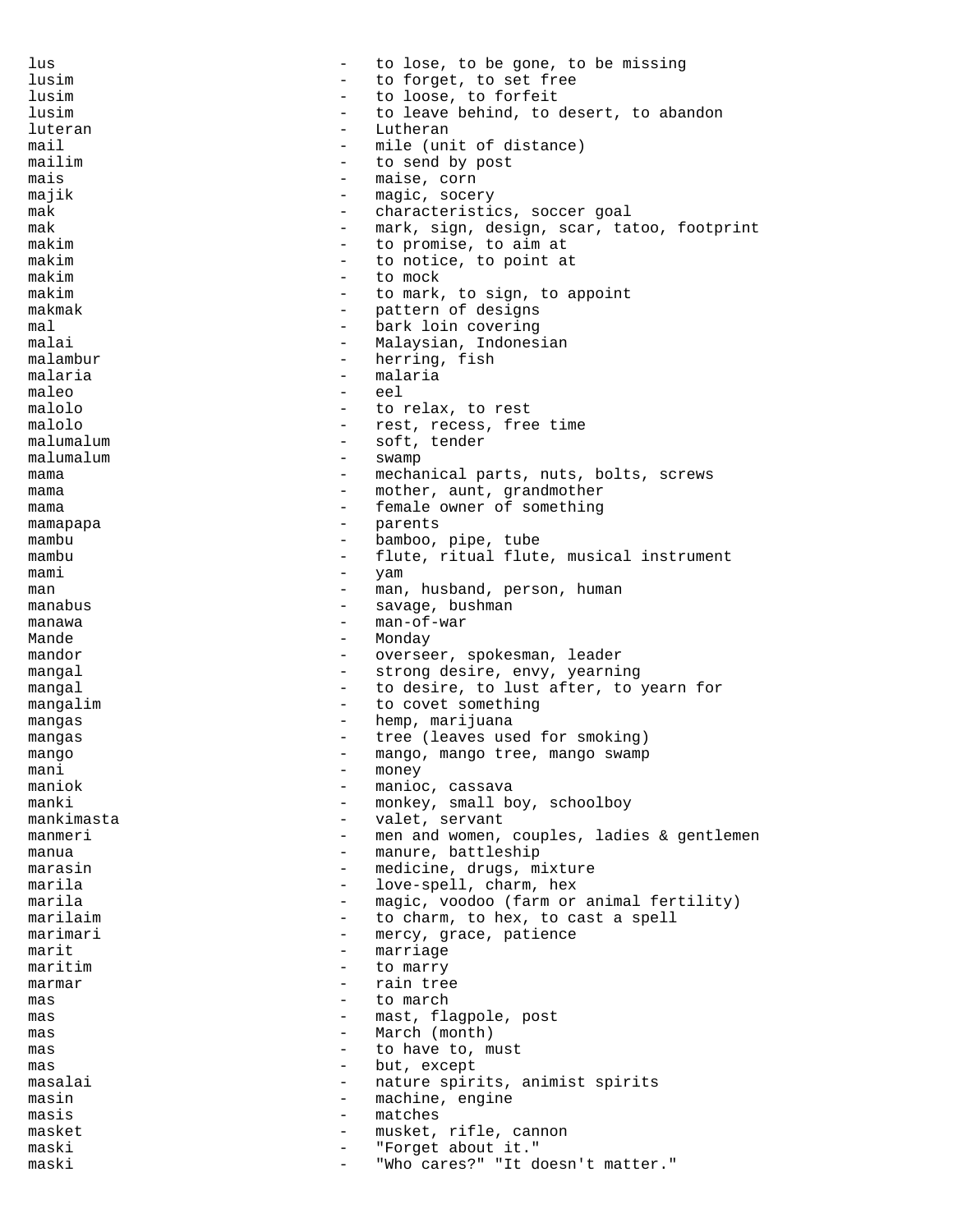maski - despite, in spite of masta  $\overline{\phantom{a}}$  European/White person masta - master, lord masta mak  $-$  surveyor mastet - mustard mat - mat, rug matakiau - blind (in one eye)<br>matmat matmat - cemetery, grave mau - ripe, rotten<br>maunten - ripe, rotten<br>- mountain maunten – mountain<br>maus – mountain<br>example – opening maus - opening, entrance maus - mouth, snout, lip<br>maus - voice, talk maus - voice, talk mausgras - beard, mustache mausogan - harmonica mauspas  $-$  mute person, to be tongue-tied mauspen - dental pain, tired me  $-$  May (month)  $-$  May (month)  $-$  medal meta medal - medal, metal<br>mekanik - mechanic en mekanik - mechanic, engineer<br>mekim - to make to do to mekim  $-$  to make, to do, to cause, to force mekim qen  $-$  to repeat to repeat mekim ofa  $-$  to offer meknais  $-$  to shiver, to rattle, to shake meknoise - to make a noise mekpas - package, roll, parcel mel - mail, post melek - semen memba - member of a group meme  $-$  goat, pulp of fruit memeim  $\begin{array}{cccc}\n-\text{to pound, to pulverige} \\
-\text{airl woman}\n\end{array}$ meri - girl, woman<br>meta - measuring ta meta - measuring tape, ruler, yardstick<br>
- to measure something metaim  $-$  to measure something metayim  $-$  to measure something  $min$   $-$  I,  $me$ mikisim - to mix miks  $-$  mixed, blended miksim - to mix, to stir, to blend min  $-$  to mean minim  $-$  to mean mining  $-$  meaning minit - minute - minute - minute - minute - minute - minute - minute - minute - minute - minute - minute - minute - minute - minute - minute - minute - minute - minute - minute - minute - minute - minute - minute - minute minits  $\overline{\phantom{a}}$  - notes, agenda mipela - we (exclusive of audience) mirakel - miracle<br>misin - missional - missional - missionary preacher misin - task, mission misinari - missionary misis - European woman, queen, married woman mismis - clan brother mismis - mating of birds mit - meat, flesh miting  $-$  meeting mitupela - we (inclusive of others, exclusive of audience) moa - very moa - more (comparative of adjectives)<br>mobeta mobeta - better<br>mon - canoe mon - canoe without outrigger<br>
- walnut tree (New Guinea mon - walnut tree (New Guinea)<br>monin - morning monin - morning<br>moning - morning - morning moning - morning - morning<br>moningtaim - early i moningtaim  $-$  early in the morning moran - python snake morota - sago palm leaf roofing morota - pandanus palm mosen - motion (in parliament) moskito - mosquito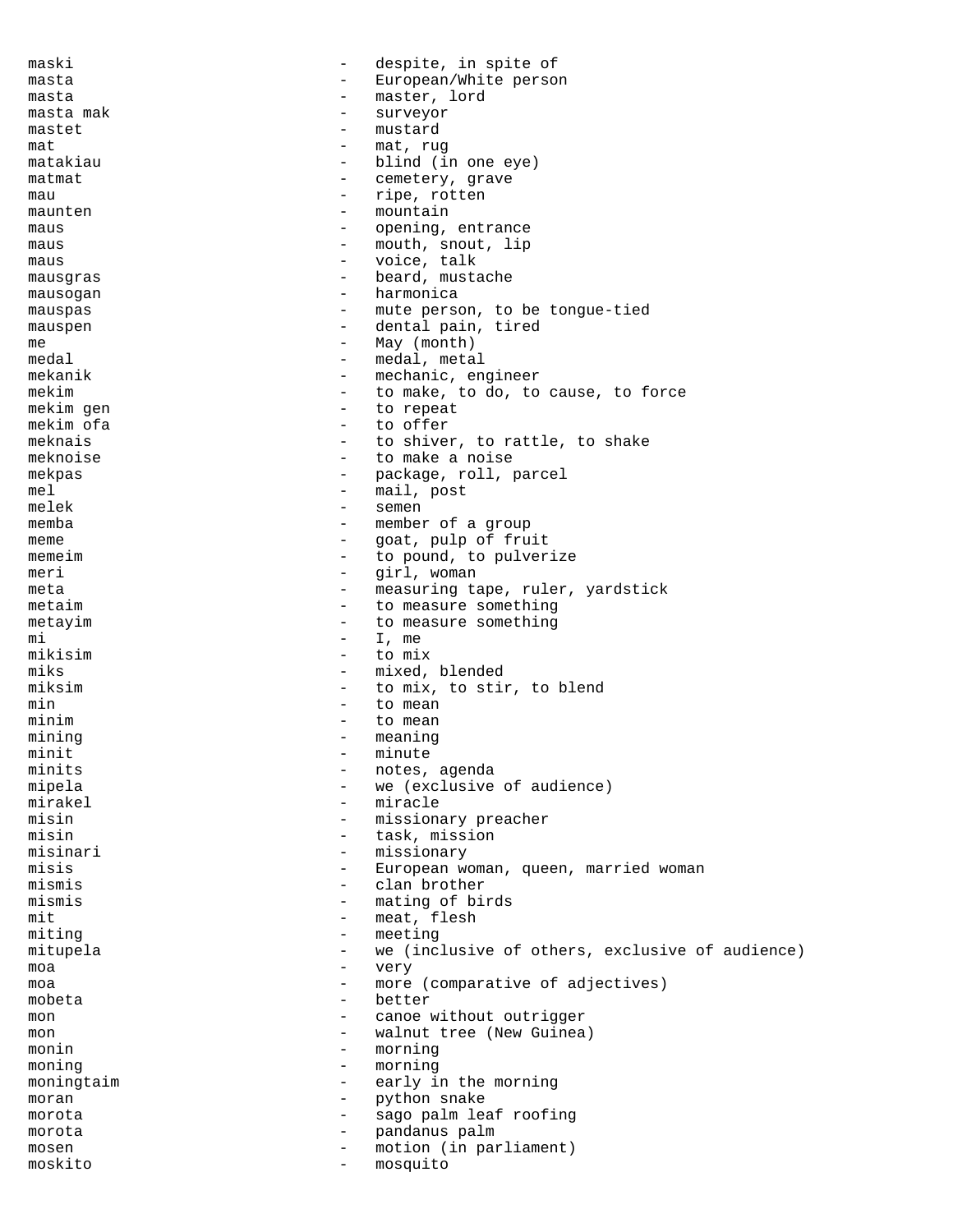moson - hairy moson - felt, fine hair, fuzz<br>moson - fo be fuzzy to be ha moson  $\qquad \qquad$  - to be fuzzy, to be hairy mosong  $-$  fuzz, fine hair motoka  $-$  car, truck, auto  $m \times m$  - mower<br>muli  $m \times m$  -  $m \times m$ muli - all citrus fruit<br>mumu mumu - pressure cooking<br>mumu - earth-oven steam earth-oven steam-cooking mumut - hoarder, profiteer mumut - bandicoot<br>mumut - bandicoot mumut  $\qquad \qquad -$  bandicoot, marmot mumutim  $-$  to scavenge, to salvage, to store up mun - moon, month, menstruation muruk - cassowary, ostrich musik - music musmus - bedbug, flea muvi - movies, cinema na  $-$  so, and so, therefore na  $\begin{array}{ccc} & - & \text{and, and then} \\ \text{na wann} & - & \text{``Of course!''} \end{array}$ na wanem - "Of course!" - around, about nabaut - aimless, careless, carelessly nabautim - about (a place) nain - nine nainpela - nine (of each) nainti  $-$  ninety naip - knife naip skru <a>>
->
->
->
pocket knife nais - nice, pretty, beautiful<br>
- to shake to shiver nais  $-$  to shake, to shiver<br>naisim<br> $-$  to shake something naisim - to shake something out<br>
nait - night, evening nait - night, evening<br>
nakas - cedar tree cedar tree namba - number, badge of rank, authority namba - classification - second (of something)<br>- first namba wan nambaim  $-$  to count out, to number nambis - beach, shore, coast, seaside namel - middle, center namel - in the middle of, between namelman - referee<br>narakain - differen narakain - different, another kind<br>naranpela - cher. another naranpela - other, another narapela - another (of a sort) nating  $\begin{array}{ccc} - & \text{maked, bare} \\ - & \text{maked, bare} \end{array}$ nating  $-$  empty, only<br>nating  $-$  hothing - nothing natnat - gnat, mosquito nau  $\sim$  - now, at the present time nek - neck, throat, voice neks - next nektai - necktie nem entry and the name, reputation nes - nurse - nurse - nurse netif - native<br>native - native - native ngong - deaf-mute, ignorant nil - nail, thorn<br>
nil - needle nil - needle nildaun - to kneel<br>nilim - to stick nilim - to stick, to nail something<br>
nilwaia - harbed wire - barbed wire niupela - new nius - news niuspepa - newspaper, magazine no - or no - not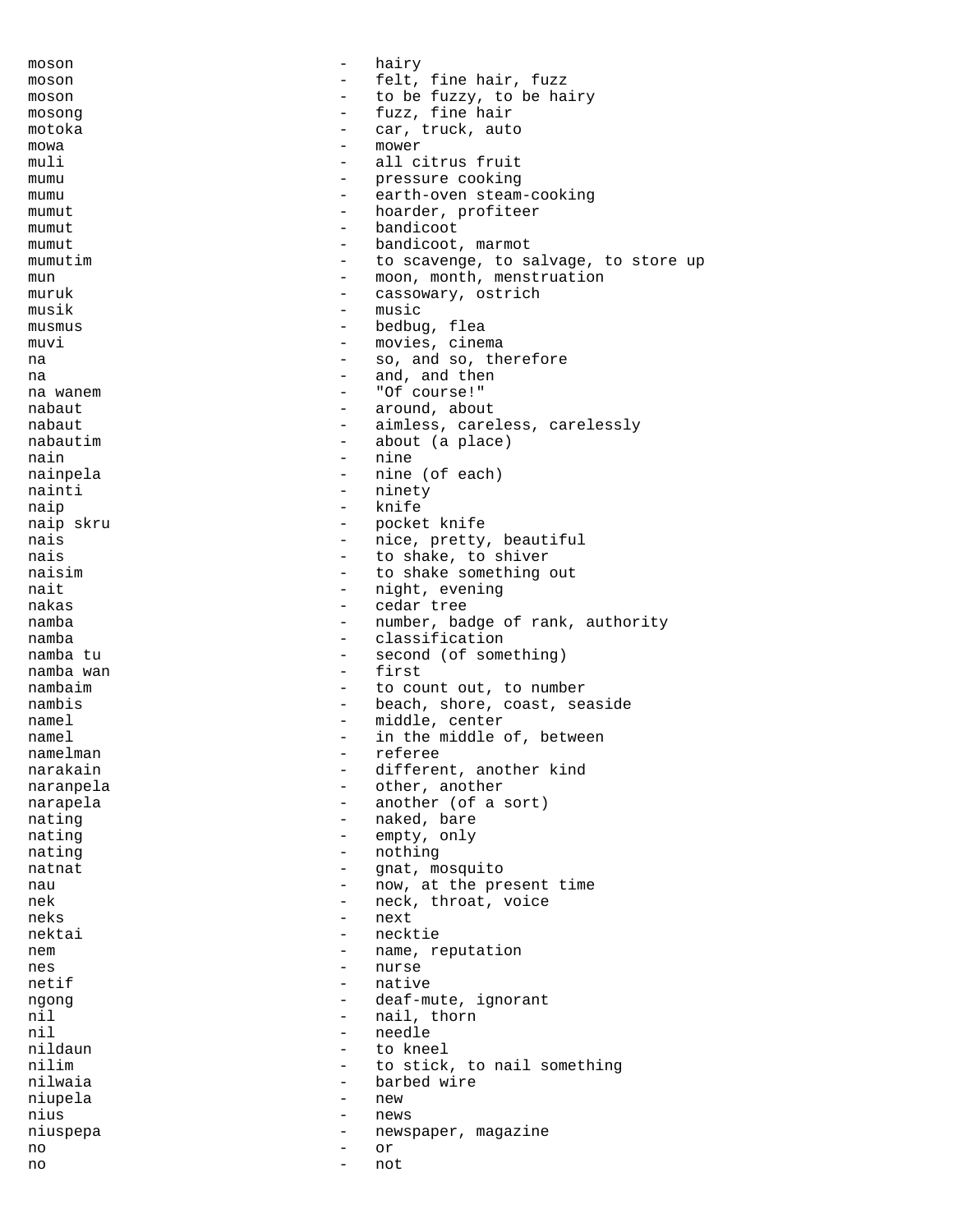| no gat         |                                               | not to have, to be missing, to not exist  |
|----------------|-----------------------------------------------|-------------------------------------------|
| no ken         |                                               | "No way!"                                 |
| no ken         | -                                             | to be unable, to be unwilling             |
| noqat          | $\overline{\phantom{0}}$                      | yes (to negative question)                |
| nogat          | $\overline{\phantom{0}}$                      | nothing, no                               |
| noqut          | $\qquad \qquad -$                             | bad, broken, wicked, no good, wrong       |
| noqutim        | -                                             | to spoil, to damage                       |
| nois           | -                                             | noise                                     |
| noisim         | $\qquad \qquad -$                             | to make noise, to disturb                 |
| noken          | $\qquad \qquad -$<br>$\overline{\phantom{0}}$ | roof beam, horizontal timber in a house   |
| not            | $\overline{\phantom{0}}$                      | north<br>November                         |
| Novemba<br>nu  | $\overline{\phantom{0}}$                      | new                                       |
| nupela         | $\overline{\phantom{0}}$                      | new, fresh, recent                        |
| nus            | $\overline{\phantom{0}}$                      | nose, top, ridge, prow of ship            |
| O              | $\overline{\phantom{0}}$                      | or                                        |
| o !            | $\overline{\phantom{0}}$                      | Oh!                                       |
| oa             | $\qquad \qquad -$                             | or                                        |
| oda            | $\overline{\phantom{0}}$                      | to order, to command                      |
| oda            |                                               | order                                     |
| odaim          | $\overline{\phantom{0}}$                      | to order something done                   |
| odinesin       | $\qquad \qquad -$                             | ordination                                |
| ofa            | $\qquad \qquad -$                             | offer, sacrifice                          |
| ofaim          | -                                             | to offer up, to give                      |
| ofis           | $\qquad \qquad -$                             | office, official room                     |
| ofisa          | $\qquad \qquad -$                             | officer, constable                        |
| Oqas           | $\overline{\phantom{m}}$                      | August                                    |
| oksen          | $\overline{\phantom{0}}$                      | auction                                   |
| oksen          | $\qquad \qquad -$                             | prostitute                                |
| Oktoba         | $\qquad \qquad -$                             | October                                   |
| οl             | $\qquad \qquad -$                             | all, (+ nouns > plural sign)              |
| οl             | $\overline{\phantom{0}}$                      | old                                       |
| olaboi         | $\overline{\phantom{0}}$                      | "My word!" "Oh boy!"                      |
| olde           | $\overline{\phantom{m}}$                      | all day, daily                            |
| olde<br>olqeta | $\qquad \qquad -$<br>$\overline{\phantom{0}}$ | daily<br>altogether                       |
| olqeta         | $\overline{\phantom{m}}$                      | all, every                                |
| olip           | $\overline{\phantom{0}}$                      | olive                                     |
| olkain         | $\qquad \qquad -$                             | all kinds of                              |
| olpela         | $\overline{\phantom{0}}$                      | all                                       |
| olpela         | $\qquad \qquad -$                             | old, worn out                             |
| olsem          |                                               | thus, in this way                         |
| olsem          |                                               | similar to, like, such, as if             |
| olsem na       | -                                             | and so, therefore, accordingly            |
| olsem wanem    |                                               | how, in what way                          |
| oltaim         | -                                             | always, all the time                      |
| openap         | $\qquad \qquad -$                             | to open                                   |
| openapim       |                                               | to open something, to open up             |
| opim           | -                                             | to open                                   |
| opis           | $\overline{\phantom{0}}$                      | office                                    |
| optin          | -                                             | can opener                                |
| orait          | -                                             | good, agreeable, OK, very well            |
| oraitim        |                                               | to cure, to heal                          |
| oraitim        | $\qquad \qquad -$                             | to fix, to repair, to straighten out      |
| Ostrelya       | $\qquad \qquad -$                             | Australia, Australian                     |
| ots            | $\qquad \qquad -$                             | oats                                      |
| ova            | -                                             | over                                      |
| ova<br>ovaim   | -<br>$\qquad \qquad -$                        | to turn over<br>to turn something over    |
|                | $\qquad \qquad -$                             | fire                                      |
| paia<br>paia   | $\overline{\phantom{0}}$                      | to scold, to fire, to burn, to catch fire |
| paiaman        | $\overline{\phantom{0}}$                      | fireman                                   |
| paiawut        | $\overline{\phantom{0}}$                      | firewood                                  |
| paif           | $\qquad \qquad -$                             | five                                      |
| pail           | $\qquad \qquad -$                             | file                                      |
| pailim         | $\qquad \qquad -$                             | to file something, to rub something       |
| pailot         | -                                             | pilot                                     |
| painap         | $\overline{\phantom{m}}$                      | pineapple                                 |
|                |                                               |                                           |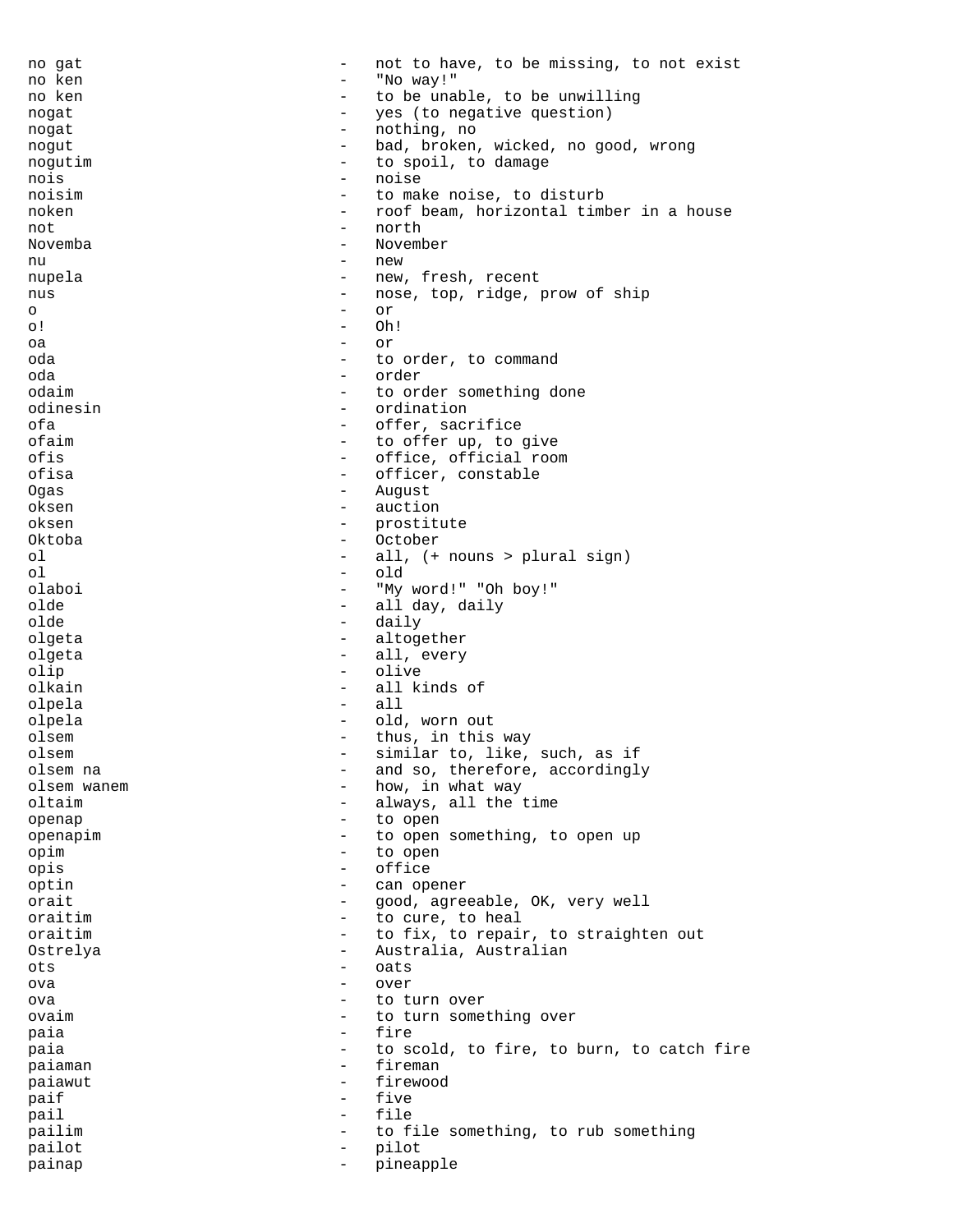painim  $-$  to find, to discover something painim  $-$  to be look for, to seek, to be subject to paintri  $-$  pine tree paip  $-$  smoking pipe, drain pipe pairap  $-$  crash, loud noise, bang pairap - to explode, to be noisy<br>
- to be furious pairap  $-$  to be furious pait  $\begin{array}{ccc} - & \text{to fight, to be at war} \\ - & \text{fight, to be at war}\end{array}$ pait  $-$  fight, war, quarrel<br>
paitimeters and the strike in the strike is paitim  $\begin{array}{cccc} - & \text{to hit, to strike, to beat, to hurt} \\ - & \text{to get drink} \end{array}$ paitim  $\overline{a}$  - to get drunk<br>naitim  $\overline{a}$  - to make some paitim  $\qquad \qquad -$  to make someone sick, to sting, to bite<br>raket  $\qquad \qquad -$  pocket paket - pocket palai  $-$  lizard, gecko, iguana palpal  $\qquad \qquad -$  coral tree, fence pam - heart, pulse pam - pump (air or water) pamapim  $\begin{array}{cccc} - & \text{to } \text{infinite, to pump up} \\ - & \text{to } \text{num to infinite} \end{array}$ pamim  $\begin{array}{ccc} - & \text{to pump, to influence} \\ - & \text{toyump, to influence} \end{array}$ pamkin - pumpkin - pumpkin - pumpkin - pumpkin - pumpkin - pumpkin - pumpkin - pumpkin - pumpkin - pumpkin - pumpkin - pumpkin - pumpkin - pumpkin - pumpkin - pumpkin - pumpkin - pumpkin - pumpkin - pumpkin - pumpkin - pum pamuk - prostitution, unchaste pamukim - to fornicate with someone pangal  $-$  sago palm leaf pankek - pancake papa - father, uncle, tribal guardian<br>
- mushroom - mushroom papai - mushroom papait  $\qquad \qquad -$  sorcery, spell papamama - parents paradais - paradise paragraf - paragraph pas - to be dense, to be stuck<br>
- letter pass note permit pas - letter, pass, note, permission<br>
- aboad fast firm firmly pas - ahead, fast, firm, firmly<br>
- to fasten to tie pasim  $-$  to fasten, to tie pasim  $-$  to close, to shut, to wall up pasim  $\qquad \qquad -$  to hold someone back, to retard pasin - fashion, custom<br>nasindia - custom - passenger pasindia - passenger pasis  $-$  passage, bay, throughroad pasis  $\qquad \qquad \text{place of rest, haven, harbour}$ paslain  $-$  first in line, front pasman  $-$  leader, front man paspas - bracelet, armband<br>
pastaim<br>
- first at first pastaim  $\overline{a}$  - first, at first<br>pasto  $\overline{a}$  - pastor pasto - pastor pat  $-$  fat, stout pati  $\begin{array}{ccc} - & \text{polirical party} \\ - & \text{duck} \end{array}$ pato - duck patpela  $-$  fat, stout paul - mixed up, fouled up, twisted paul - fowl, bird paulim  $\qquad \qquad -$  to foul, to mix up, to twist paun  $\qquad \qquad -$  pound (sterling) (money) paura  $\qquad \qquad -$  powder, gunpowder, talcum paus - pouch, bag, briefcase pausa  $\qquad \qquad \qquad -$  pause, recess pausim  $\begin{array}{cccc} - & \text{to make a bundle, to get rich} \\ - & \text{power - electricity} \end{array}$ pawa  $\begin{array}{cccc} - & \text{power, electricity} \ - & \text{power, quantity} \end{array}$ pe - pay, payment, wages, rewards<br>
- to pay peim - to pay<br>
pekato - to pay pekato - sin, transgression<br>
- sin, transgression<br>
- peris pekpek - penis pekpek - excrement, feces, dung, manure pekpek  $-$  to excrete, to urinate peman - paymaster pen - to hurt pen - paint, dye pen - pain, suffering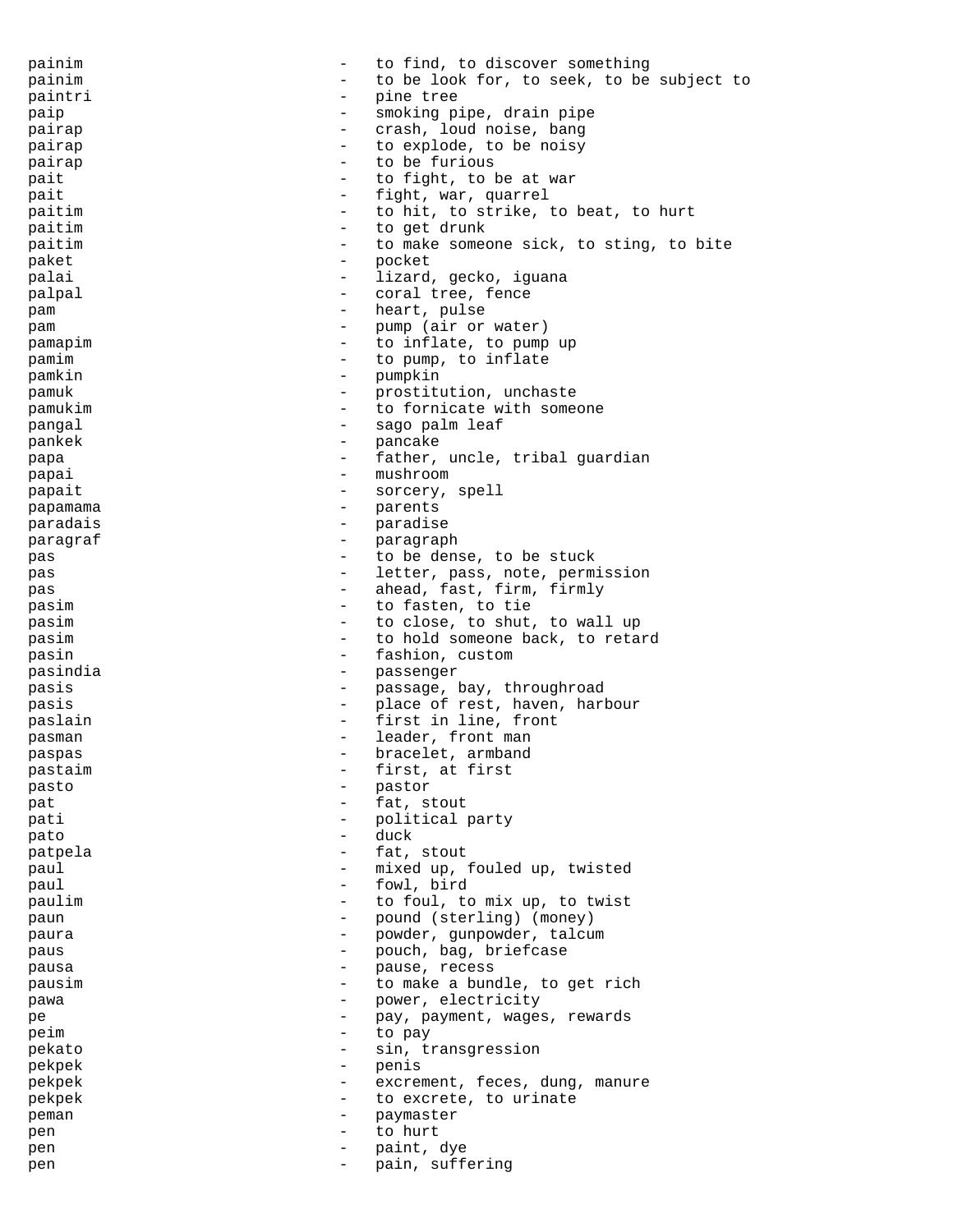| penda     | $\qquad \qquad -$        | hinge                                      |
|-----------|--------------------------|--------------------------------------------|
| penim     | $\qquad \qquad -$        | to paint, to color                         |
| pensil    | -                        | pencil, pen, chalk                         |
| pepa      | $\overline{\phantom{0}}$ | paper, document, contract                  |
| pepa      | $\qquad \qquad -$        | pepper, spice, black pepper                |
| pes       | $\overline{\phantom{0}}$ | stubborn, angry, insolent                  |
| pes       | $\overline{\phantom{0}}$ | face, front, forehead                      |
| pesim     |                          |                                            |
|           | $\qquad \qquad -$        | to be stubborn with someone, to contradict |
| pik       | $\qquad \qquad -$        | pig, pork                                  |
| pikim     | $\equiv$                 | to pick at                                 |
| pikinini  | $\overline{\phantom{0}}$ | infant, child, son, daughter               |
| piksa     | $\overline{\phantom{0}}$ | dramatisation                              |
| piksa     | $\overline{\phantom{0}}$ | picture, photograph, cinema                |
| piksa     | $\overline{\phantom{0}}$ | pitcher, jug                               |
| piktri    | $\overline{\phantom{0}}$ | fig tree                                   |
| pikus     | $\overline{\phantom{0}}$ | rubber tree                                |
| pilai     | $\qquad \qquad -$        | game, play, entertainment, fun             |
| pilai     | $\overline{\phantom{0}}$ | to play, to have fun, to have sex          |
| pilo      | $\overline{\phantom{0}}$ |                                            |
|           |                          | support block, pillow, chock               |
| pin       | $\qquad \qquad -$        | hinge                                      |
| pinas     | $\overline{\phantom{0}}$ | motorboat, launch                          |
| pinat     | $\overline{\phantom{a}}$ | peanut                                     |
| pinga     | $\overline{\phantom{0}}$ | finger, toe, extremity                     |
| pinis     | $\overline{\phantom{0}}$ | (completive aspect of verbs)               |
| pinis     | $-$                      | finish, ending, conclusion                 |
| pinis     | $\qquad \qquad -$        | to finish, to be over, done                |
| pinisim   | $\overline{\phantom{0}}$ | to damage, to finish off                   |
| pinisim   | $\overline{\phantom{a}}$ | to finish, to end                          |
| pipel     | $\qquad \qquad -$        |                                            |
|           |                          | people                                     |
| pipi      | $\qquad \qquad -$        | turkey                                     |
| pipia     | $\overline{\phantom{0}}$ | dirt, rubbish, scraps                      |
| pipol     | $\qquad \qquad -$        | people                                     |
| pipti     | -                        | fifty(50)                                  |
| piptin    | $\overline{\phantom{0}}$ | fifteen (15)                               |
| pis       | $\equiv$                 | fish                                       |
| pisin     | $-$                      | bird, pidgin language                      |
| pislain   | $\sim$                   | fishing line                               |
| pispis    | $\overline{\phantom{0}}$ | urine, to urinate                          |
| pitpit    | $\overline{\phantom{0}}$ | wild sugar cane (sprouts)                  |
| pius      | $\overline{\phantom{a}}$ | fuse, roll of coins                        |
| plaias    | $-$                      | pliers, wrench                             |
|           |                          |                                            |
| plak      | $\qquad \qquad -$        | flag, banner                               |
| plan      |                          | plan, sketch, outline                      |
| plang     | -                        | wooden, wooden shield                      |
| plang     |                          | plank, board, timber, lumber               |
| planim    |                          | to plant something, to bury                |
| plantesin | $\overline{\phantom{0}}$ | plantation, estate                         |
| planti    | $\qquad \qquad -$        | much, many, very, plenty                   |
| plasta    | $\qquad \qquad -$        | adhesive tape, bandage                     |
| plastik   | -                        | plastic, rubber                            |
| plaua     | $\overline{\phantom{0}}$ | flower, blossom                            |
| plaua     | $\qquad \qquad -$        | flour                                      |
| plen      | -                        | carpenter's plane                          |
| plenim    | $\qquad \qquad -$        | to plane something smooth                  |
|           |                          |                                            |
| plenti    | $\overline{\phantom{0}}$ | very, much, many                           |
| ples      | -                        | place, region, village, town               |
| plet      | $\qquad \qquad -$        | plate, dish, bowl, platter                 |
| plis      | -                        | please                                     |
| plis      |                          | police                                     |
| plisim    | $\overline{\phantom{0}}$ | to beg                                     |
| poin      | $\qquad \qquad -$        | to point, to point out                     |
| poin      | -                        | point, cape, peninsula                     |
| poinim    |                          | to point at, to point to, to show          |
| pok       | $\qquad \qquad -$        | fork                                       |
| poketnaip | $\overline{\phantom{0}}$ | pocket knife                               |
| polis     | $\qquad \qquad -$        | police                                     |
| polis     |                          |                                            |
|           |                          | to shine, to polish                        |
| polisim   | $\equiv$                 | to polish something, to shine up           |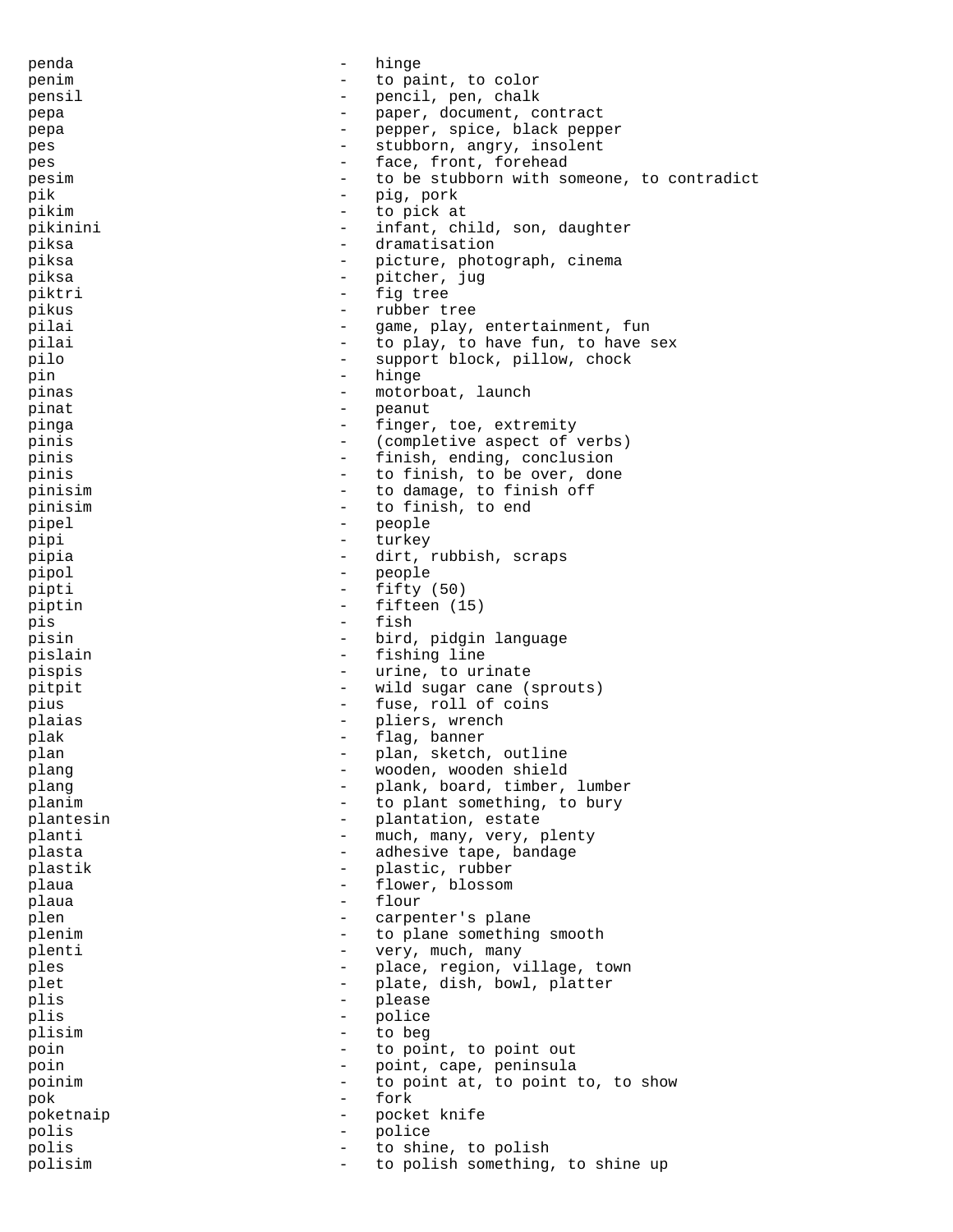pomat - potassium permanganate, disinfectant popi - Catholic popo - papaya tree, pawpaw por - dugout canoe (without outrigger) poret  $-$  front part, front, forward poris - porridge poroman - partner<br>poromanim - to become poromanim - to become someone's partner pos - post, stick, pillar pos opis - post office posin - sorcery, voodoo, black magic posin - poison pot  $-$  port (left side of ship) poteto - potato potnait  $-$  fortnight; pay-day poto  $\qquad \qquad -$  photo, camera; to photo potoim - to take a photograph of someone praim  $\overline{r}$  - to fry  $\overline{r}$  - to fry  $\overline{r}$ praipan - frying pan, skillet<br>prais - price praise rewa prais  $-$  price, praise, reward praisim  $\overline{a}$  - to reward someone prea - prayer pren  $-$  friend, companion prenim - to be associated with, to form a company presen - present, gift, reward (expecting reciprocation) presiden - president pret - fright, fear, shyness pretim  $-$  to frighten, to scare, to threaten prin  $-$  printing; to print prinim  $\begin{array}{cccc} - & + & + \\ - & - & - \end{array}$  to print something<br>pris  $\begin{array}{cccc} - & + & + \end{array}$  deacon - priest, deacon<br>- prophet profet - prophet - prophet - prophet - prophet - prophet - prophet - prophet - prophet - prophet - prophet - prophet - prophet - prophet - prophet - prophet - prophet - prophet - prophet - prophet - prophet - prophet - pro promis - promise <br>promisim - to promise to promise something to someone propela - propeller prut - fruit puding  $-$  pudding pukpuk - crocodile, person with scars pul  $-$  to pull, to stroke pul  $-$  oar, paddle, fin, wing pulap  $-$  to be full, filled pulapim - to fill pulim  $\begin{array}{ccccccccc}\n & - & \text{to beg, to coax, to entire, to seduce, to abduct}\n\end{array}$ pulim  $-$  to pull, to drag, to draw, to paddle a boat puliman pulimap  $-$  to be filled up<br>pulimapim  $-$  to fill pulimapim - to fill the fillowing punchang the fille of the fille of the fillowing the fille of the fille of the fille of the fille of the fille of the fille of the fille of the fille of the fille of the fille of the fille pundaun  $-$  to fall, to fall down purpur  $-$  fringes, grass skirt pusi - cat, kitten<br>pushus - cat, kitten<br>- sexual inter puspus - sexual intercourse puspusim - to impregnate, to copulate putim  $-$  to put, to place, to appoint, to assign rabis  $-$  rubbage, trash rabis - poor, downtrodden, useless rabisman - poor man rabismeri - poor woman<br>rai - southeast 1 rai - southeast trade wind raifel - rifle<br>rais - rice<br>- rice rais - rice rait  $-$  on the right side, to the right rait - right hand<br>rait - right hand rait  $-$  writing, handwriting raitim  $\overline{z}$  - to write ram - rum ran  $-$  to run, to rush, to fly, to flow (river) ranawe  $\qquad \qquad -$  to escape, to run away ranim  $\qquad \qquad -$  to chase, to run after rapim  $-$  to rub, to scour, to massage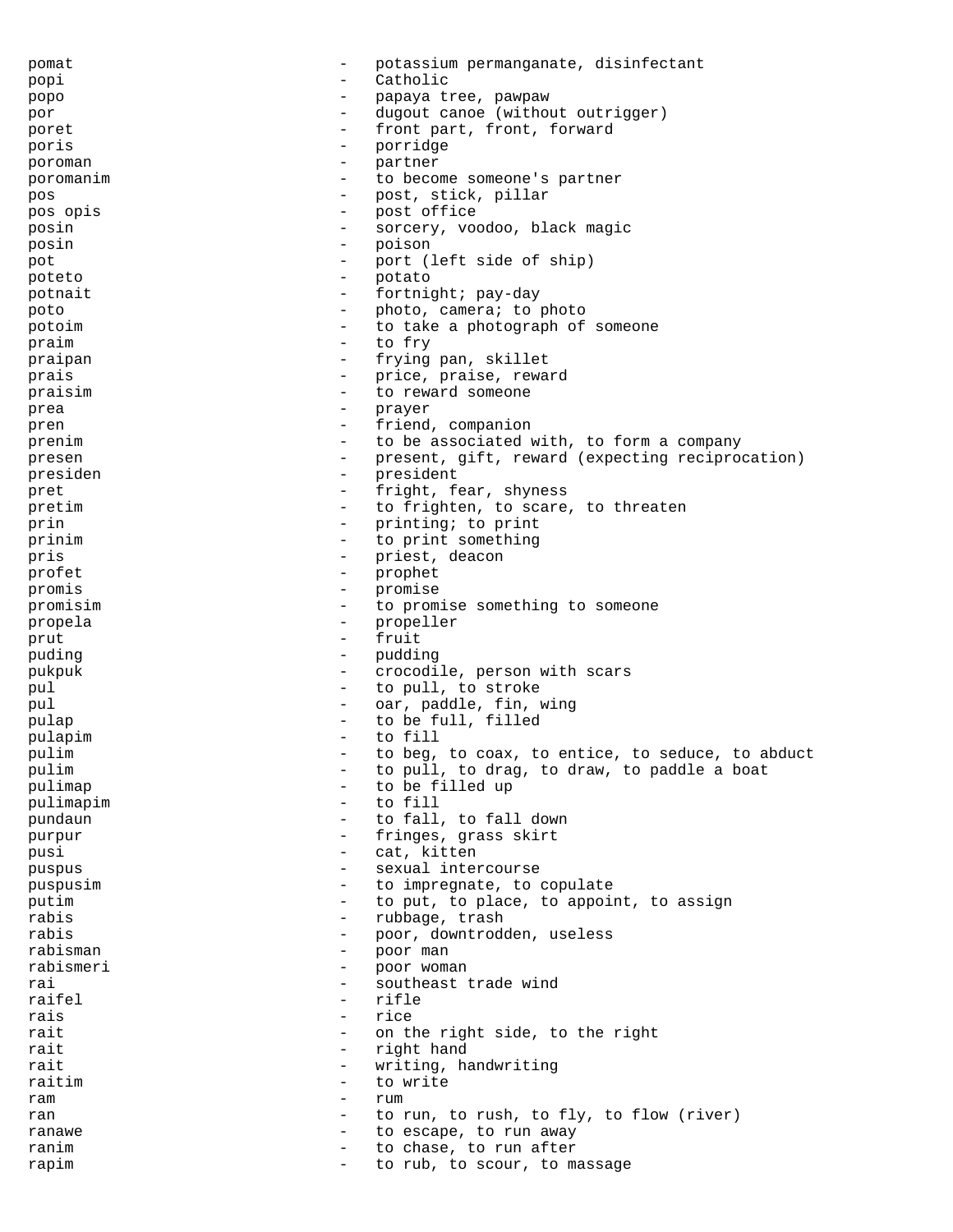rat  $-$  mouse, rat raun - dizzy, giddy raun  $\begin{array}{ccc} \text{1} & - & \text{2} & \text{2} \\ \text{2} & - & \text{3} & \text{2} \\ \text{3} & - & \text{4} & \text{4} \\ \text{4} & - & \text{5} & \text{4} \\ \text{5} & - & \text{5} & \text{4} \\ \text{6} & - & \text{6} & \text{4} \\ \text{7} & - & \text{7} & \text{5} \\ \text{8} & - & \text{7} & \text{6} \\ \text{9} & - & \text{8} & \text{7} \\ \text{10} & - & \text{9} & \text{8} \\ \text{11} & -$ - hurricane, typhoon raunim  $-$  to surround, to go around, to wrap up, to whirl raunpela - round, circular, astray<br>raunwara - round, circular, astray raunwara - lake, swamp, pond<br>raunwin raunwin - cyclone, hurricane<br>raus - cutside raus - outside<br>rausim - to be outside rausim  $-$  to be outside, to go outside, to expell, to oust<br>redi redi - ready<br>redim - ready<br>- to pro redim  $\begin{array}{ccc}\n\text{redim} & - & \text{to prepare, to get ready} \\
\text{redio} & - & \text{radio} & \text{transmitter}\n\end{array}$ redio  $-$  radio, transmitter rediyim  $-$  to get something ready for someone rek  $-$  rake, hoe rel - rail, railway, railroad<br>
relisin - religion<br>
- religion relisin - religion relka - railway car ren - rain<br>renho - rain renbo - rainbow resa  $-$  razor, blade resaim  $-$  to shave resis  $-$  to race, to compete resis  $-$  race, contest ret et al. et al. et al. et al. et al. et al. et al. et al. et al. et al. et al. et al. et al. et al. et al. e retpela - red ring  $-$  ring, circle ringaut  $-$  to crow, to shout, to ring (a bell) rip - reef, coral ripot - report ripotim  $\qquad \qquad -$  to report to someone<br>rises  $\qquad \qquad -$  recess rises - recess<br>rit - reading rit - reading<br>ritim - to read - to read something riva - river rokrok - frog rola - cylinder, roller rolaim  $\qquad \qquad$  - to roll out, to flatten rong  $-$  wrong, fault, injustice, offense<br>  $-$  to offend, to wrong rongim - to offend, to wrong rop - rope, cord, string, line, vine, root, umbilicus ropim  $\qquad \qquad -$  to string up, to put on a string ros - rust, rusty<br>rot - road way i rot  $-$  road, way, path<br>rotmak  $-$  roadsign milen rotmak - roadsign, milepost<br>
ruksak - knapsack hack-pack ruksak - knapsack, back-pack<br>rula - measuring tape rul rula - measuring tape, ruler, yardstick<br>
- room space partition section rum  $\begin{array}{ccc}\n & - & \text{room, space, partition, section} \\
 & - & \text{conf}\n\end{array}$ rup - roof sabat - Sunday, sabbath sadel - saddle sadelim - to saddle up saiden - sargent saiden mesa  $\overline{\phantom{0}}$  - sargent major Saina - China, Chinese sainaman - Chinaman - Chinaman Sainataun - Chinatown<br>sais - Size meas sais  $-$  size, measurement<br>saisim  $-$  to measure, to si saisim  $\overline{\phantom{a}}$  - to measure, to size up<br>sait  $\overline{\phantom{a}}$  - side sait - side<br>saitim - to la saitim - to lay something on its side<br>saitlam - to lay something on its side<br>- running lights on boats and running lights on boats and cars sak - shark saket - jacket, coat, cloth sakim  $-$  to shake, to jostle, to shove sakim  $-$  to contradict, to disobey sakim  $-$  to shock, to sack (from a job) sakim  $-$  to put in a sack, to bag up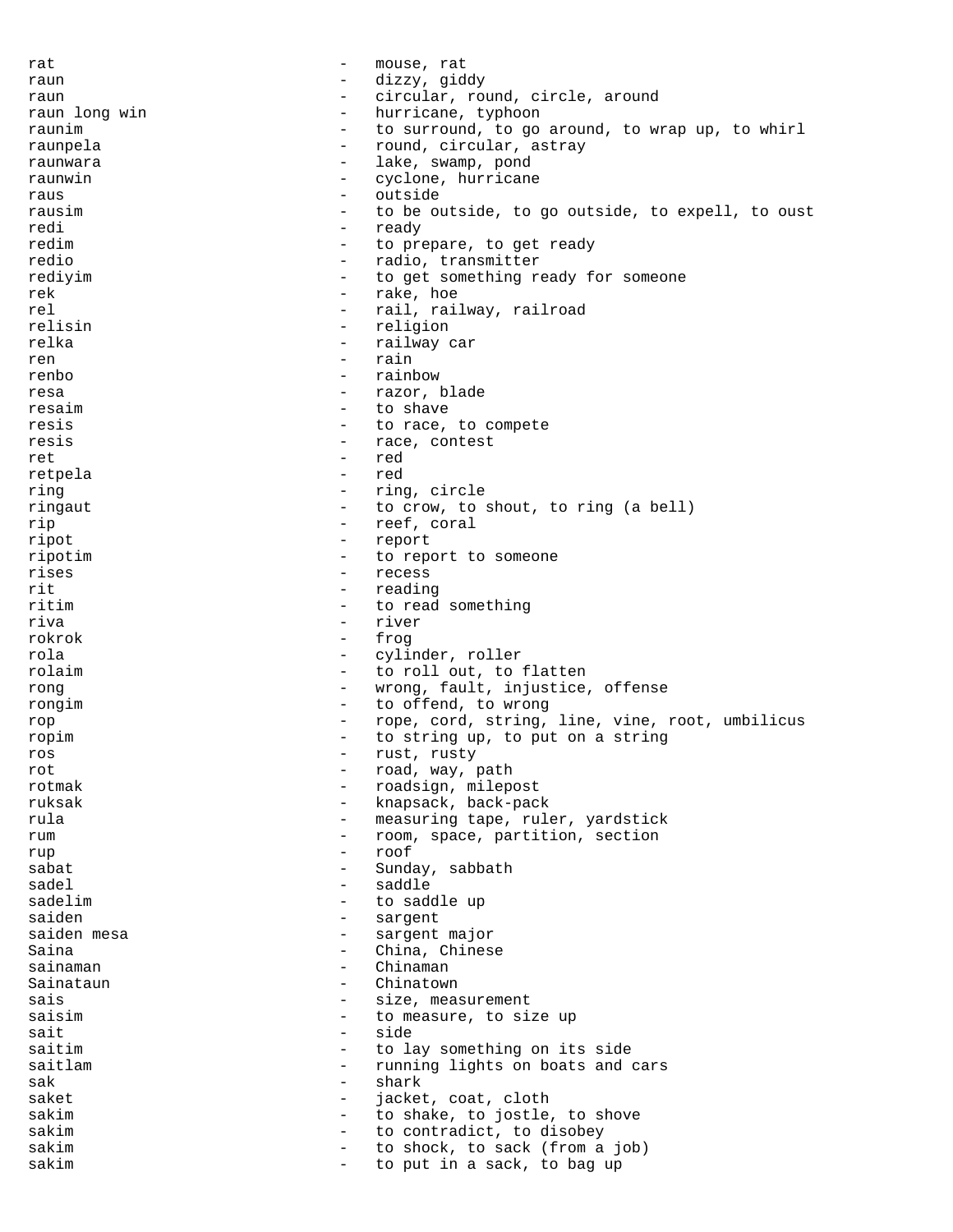sakramen en med andet sakrament saksak - sago palm salat - stinging nettle salim  $-$  to send, to sail away salut - salutation, greeting<br>salutim - to salute, to greet - to salute, to greet someone salwara - ocean, salt water, sea samap  $-$  to sew up, to mend, to patch up, to hem samapim  $-$  to sew up something, to hem up sambai  $-$  to lay in wait for, to ambush, to witness sambai  $-$  to stand by, to be ready, to assist, to protect sampela - some, some others samtaim  $-$  sometime, now and then samting  $-$  something, thing, anything san - sunshine, sun, day, daytime<br>annual - to stand up, to stand to r sanap  $\sim$  - to stand up, to stand, to rise sanapim  $-$  to erect, to stand something up sanda - oil, perfume, scented oil<br>sandaun - West in the west sandaun - West, in the west sandaun - sunset, evening sande - day off, day of rest<br>Sande - Sunday - Sunday sanguma - ritual murder by sorcery; telepathic sorcery sangumaman - sorcerer, ritual murderer, murderer sankamap  $\qquad \qquad \qquad -$  sunrise, East, morning sanpepa - sunpaper santaim and a contract the season of the season of the season of the season of the season of the season of the season of the season of the season of the season of the season of the season of the season of the season of the santu - saint, holy, blessed santuim  $\qquad \qquad -$  to bless, to sanctify sap - sharp, pointed<br>sap - shaft axle Cl sap - shaft, axle, cutting edge, point<br>sapim - to sharpen something to carve sapim  $-$  to sharpen something, to carve, to shave off<br>sappil sapnil - rafter<br>sapos - if sapos sapos - suppose, in case sapta  $-$  chapter sarang  $-$  cupboard sarap  $\qquad \qquad -$  quiet, silent, to shut up, to keep quiet sarapim  $-$  to silence, to squelch Sarere - Saturday sarip - sickle saripim - to cut grass<br>satu - dice to plai satu  $\qquad \qquad -$  dice, to play dice  $s$ aua  $-$  sour $-$  sour $-$  sour $-$  sour $$ saua - shower  $s$ aut  $-$  south save save to be able, to do habitually save sawe the same of the control of the same of the same of the same of the same of the same of the same of t save save to know, to understand, to know how saveman - wise man, expert, educated person savol - shovel savolim - to shovel, to scoop up, to dig sayor  $-$  vegetables, greens seim - same sekan - handshake, peace making, agreement sekanim and the make peace, to agree, to make a contract sekbuk - checkbook, bank book seken - to agree with seken - to second (parliamentary)<br>seket - circuit seket - circuit - secretary sekon - second (time) seksek - to tremble, to shake, to be afraid seksek - shaken, rattled, to be bounced about<br>seksekim - to shake something or someone seksekim  $-$  to shake something or someone sel - shell sel  $\qquad \qquad$  - sail, canvas, tarpaulin sela - sailor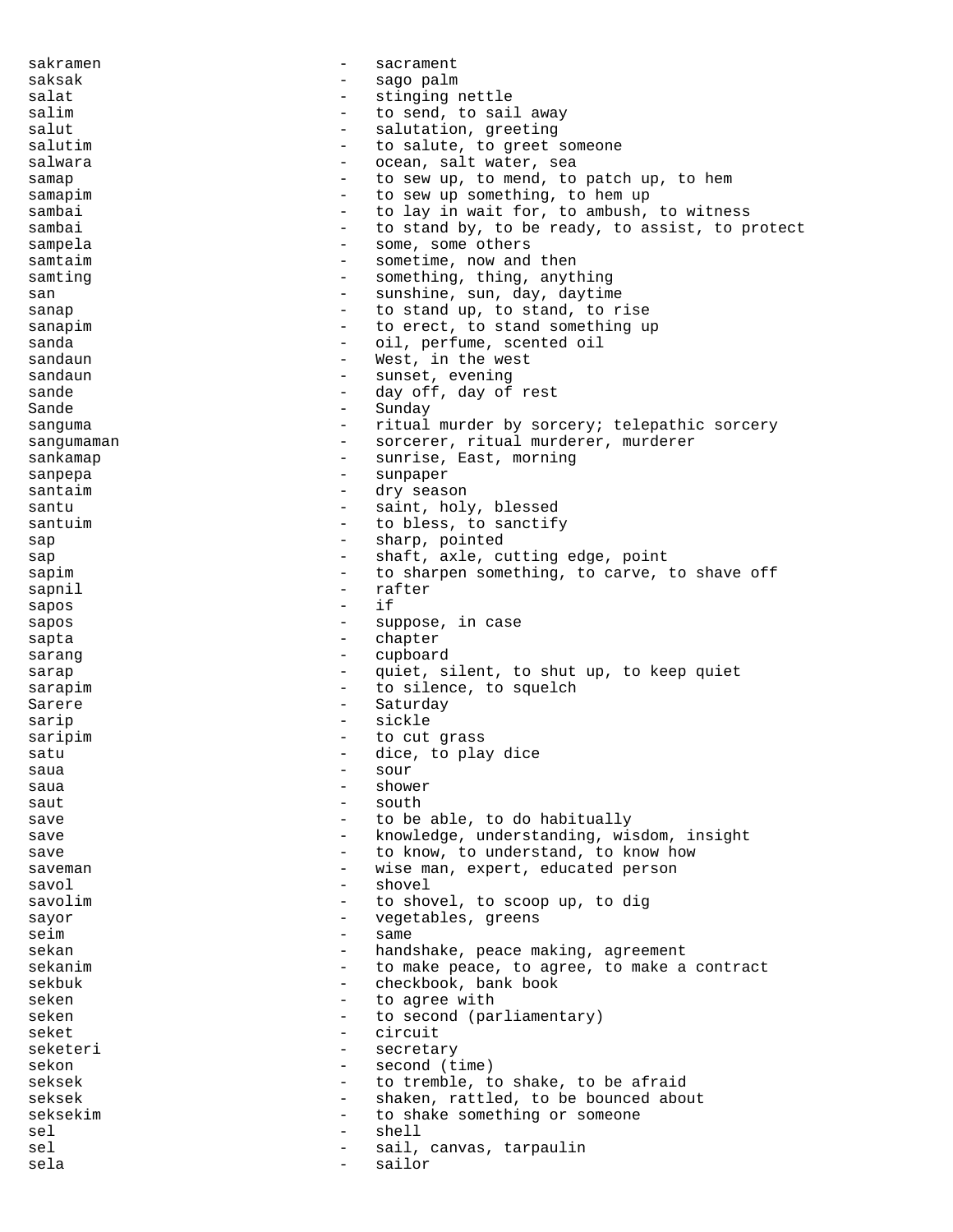sem entralia sem  $-$  same, shame sem embarrassment - shame, embarrassment sen - chain senis  $\qquad \qquad -$  change, modify, substitue senisim  $\begin{array}{cccc} - & \text{to change, to exchange, to barrier} \\ - & \text{cent. coin} \end{array}$ sens - cent, coin<br>
sentens - centence sentens - sentence<br>sentri - sentru - sentru i sentri - sentry, watchman, lookout Septemba - September Seten - satan, the devil setifiket - certificate, diploma<br>seven sev - shave seven - seven Sevende - SDA sevenpela - seven (of) seventi - seventy seventin - seventeen<br>sevim - to shave sevim - to shave - to shave - to shave - to shave - to shave - to shave - to shave - to shave - to shave - to shave - to shave - to shave - to shave - to shave - to shave - to shave - to shave - to shave - to shave - to sh si - sea, waves sia - chair - chair<br>siaman - chair - chair - chairman, leader sidaun - chair, seat sidaun - to sit down siga - cigar<br>sigaret - cigaret - cigare sigaret - cigarette sik - to be sick sik - sick, ill, disease, illness siki - cheeky, insolent sikis - six sikispela - six (of a group)<br>sikman - patient sick pe sikman - patient, sick person<br>siling siling - coin silva - silver cement simenim  $-$  to lay concrete, to fasten with glue sin - sin sindaun - to sit down, to live, to stay sing  $-$  to sing singaut  $-$  to cry out, to call out, to shout, shout singautim  $\qquad \qquad -$  to call for, to invite singel - single singim - to sing<br>singlis - thirt - thirt singlis - t-shirt<br>singsing - to dance singsing  $-$  to dance, to sing, to jump, to celebrate singsing  $-$  festival, party, celebration<br>sinot  $-$  church conference - church conference<br>- church sios - church siot - shirt, blouse sip - ship sipsip - sheep siro - zero sis - cheese sisa - emperor - emperor<br>sisel - chieal sisel - chisel<br>siselim - to chi siselim - to chisel<br>sisik - sea sick<br>- sea sick sisik - sea sick<br>sisis - scissors - scissors sisis - scissors - nurse, nun<br>- sheet: fec sit - sheet; feces sithaus - latrine, WC, toilet<br>sitim - to cheat someone - to cheat someone<br>- sky skai - sky skel - balanced, enough - scale, measure, portion<br>- to balance out, to weigh skelim - to balance out, to weigh, to deal out<br>skin - skin, hide, husk, rind, body skin - skin, hide, husk, rind, body<br>skin hat - fever, heat, to be feverish - fever, heat, to be feverish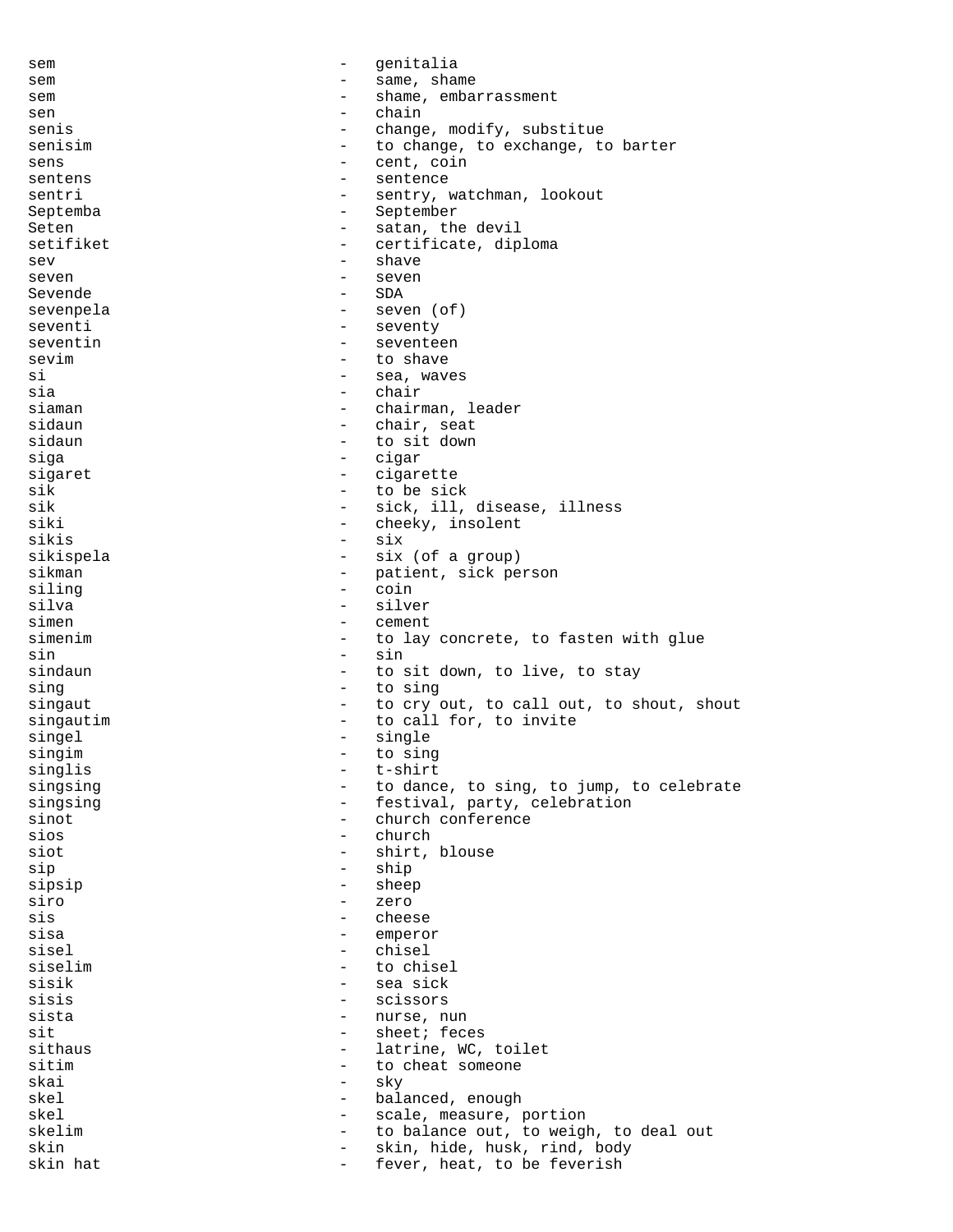skin nating extending the state of the naked, bare skinpas - envelope skinwara - sweat, perspiration skirap - scraper, grater, shredder skirap  $-$  to scrape, to itch, to scratch skirapim external contract to scrape, grate, to tease, to taunt, to provoke skru - screw, screw driver<br>skrudraiva - screw driver - screw driver skruim  $-$  to continue, to lengthen, to add to skruim  $-$  to screw down, to ioint, to connect - to screw down, to joint, to connect, to add skul - school, school house, advise, lesson skul<br>skulboi - to go to school<br>skulboi - pupil.disciple - pupil, disciple, student skulim  $-$  to teach, to correct, to set straight skwea - square - square slek - slack, looseness, lax slekim  $-$  to loosen, to release rope, to put slack into slet - slate<br>sletnensil - slate<br>- slate sletpensil - slate pencil slev - slave slika - silk, nylon, shiny cloth<br>sling - sling, cradle - sling, cradle slingim - to put in a sling slip - sleep, to be asleep, sleepy, prone, leaning<br>slipim - to lay down lengthwise, to lull to sleep - to lay down lengthwise, to lull to sleep slipman - sleepyhead slo - slow smalbrata  $-$  younger brother smel - odor, smell, fragrance, to smell smelim  $-$  to smell something, to notice an aroma smelsave  $-$  to recognize by smell smok - smoke, steam, mist, haze, fog, to smoke smokim  $-$  to thrash, to dress down, to scold smol - small, little smoldokta - medical assistant smolhaus  $\qquad \qquad -$  latrine outhouse smolpapa - uncle, foster father snek - worm, snake, maggot, leech sno  $-$  snow, clouds, fog, frost so  $-$  show, fair, display so - carpenter's saw soda - solder, lead sodaim  $\qquad \qquad -$  to solder something, to weld soim  $\begin{array}{ccccccccc}\n\text{soim} & & & - & \text{to saw up, to saw in two; to show (how or a place)} \\
\text{soim} & & & \text{to show off to simplify to display at a fair}\n\end{array}$ soim  $\begin{array}{cccc} - & \text{to show off, to display at a fair} \\ - & \text{right} \end{array}$  $\begin{tabular}{ccc} & \multicolumn{2}{c}{\textbf{Sok}} & \multicolumn{2}{c}{\textbf{Sok}}\\ \end{tabular}$ soken - sock, stocking sokin - stocking, sock sol - salt; unpleasant, unattractive sol  $-$  soul, salt sol - shoulder<br>solar - swollen solap - swollen, swelling solapim  $-$  to swell up, to become swollen, to thrash someone soldia - soldier solim  $-$  to put salt into something, to salt solmarasin - epson salts, salt medicine<br>solwara - sea, ocean water - sea, ocean water somil - sawmill song - song, hymn sop - soap sop smel - perfumed soap sopen - saucepan, pan, pot, kettle sopim  $-$  to soap up, to lather sori  $-$  contrition, morning, to long for sori - compassion, mercy, sympathy sori!  $-$  "My goodness!" "How unfortunate!" "Well!" sos - sauce, gravy, ketchup sosaiti - society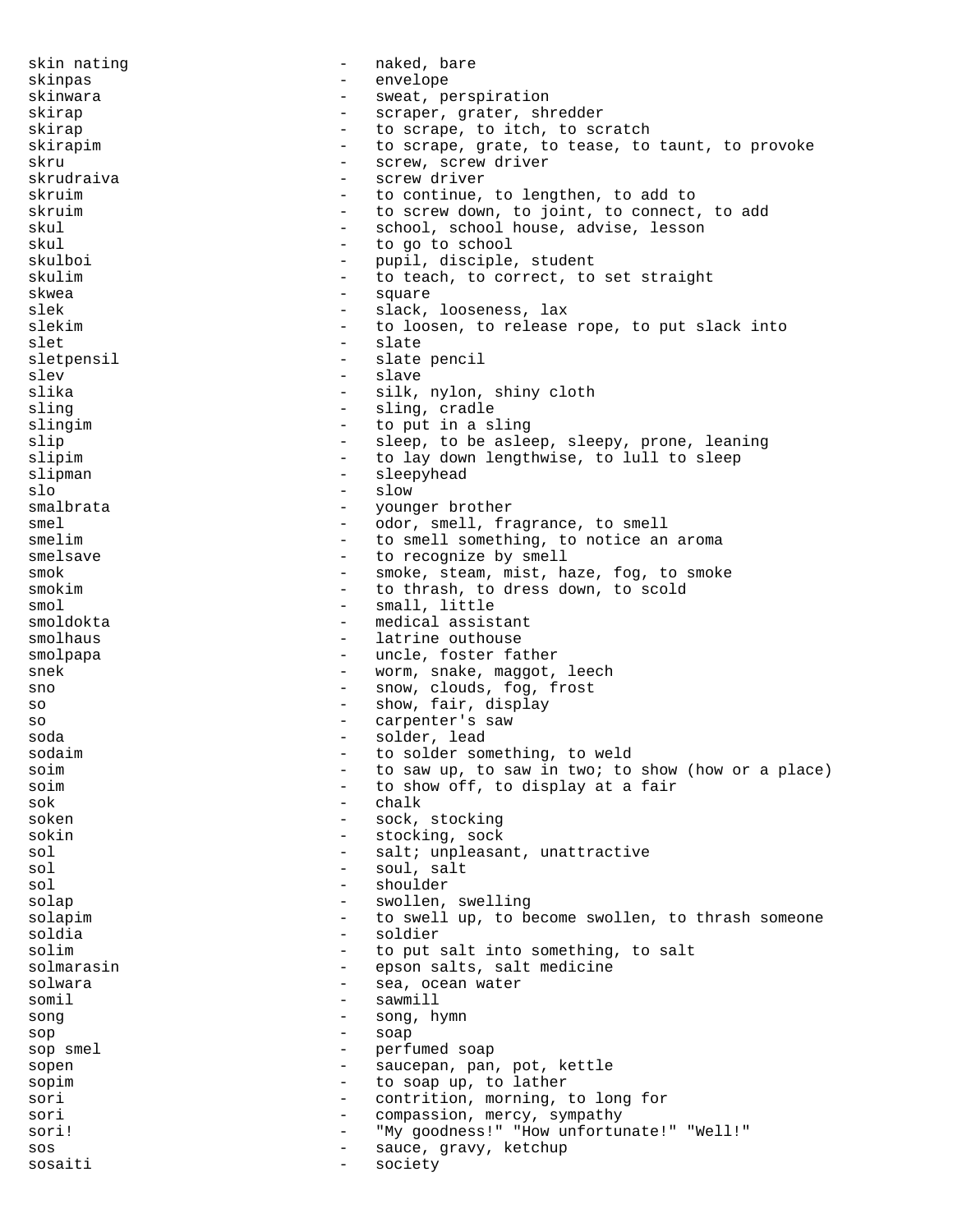sospen - saucepan, pot, cooking pot sot - short sotpela - short (adj) sotwin  $-$  asthma, gasping for breath, winded spaida - spider - spice<br>- to sep spaisim<br>
- to season, to spice, to add spice<br>
- to be drunk spak - to be drunk<br>spana spana - spanner<br>spal - spanner<br>- spall - spall spel  $-$  spell, off duty spelim - to spell speling  $-$  spelling, writing<br>spet  $-$  foam, froth spet - foam, froth spet - to spit spet - spade - spade spet - spittle, saliva spetim  $\qquad \qquad -$  to spit out, to spit upon spia - arrow, spear<br>spiaim - arrow, spear some spiaim  $\begin{array}{cccc}\n\text{spain} \\
\text{spain} \\
\text{spain} \\
\end{array}$ spik - to speak<br>spike - to speak spika - speaker (parliament) spinwil - spinning wheel spirit - alcohol, spirits Spirit  $\qquad \qquad -$  Holy Spirit spirit  $-$  spirit, soul, anima spoilim  $-$  to ruin, to spoil spring  $-$  spring steel spun - spoon spunim  $\qquad \qquad -$  to ladle, to dish out sta - star, planet stan - stern, back of ship<br>standet - standard class standet - standard, class<br>stan - standard, class stap  $\qquad \qquad -$  (durative of verbs) -ing stap  $-$  to exist, to live at a place, to be present stap  $-$  to stop, to stay, to remain, to be stapim  $-$  to stop someone, to hold someone in their place stat  $-$  to start, to begin stat  $-$  start, beginning statim  $-$  to set in motion, to begin, to start something stesin - station, mission, post, farm stia - steering wheel, tiller, rudder, helm, rein, bridle stia  $-$  to steer, to guide, to drive stiabot - starboard (right side of a ship) stiaim  $-$  to steer, to drive something stiaman - helmsman, driver, steersman stik - stick, staff, rod, cane, roll of coins<br>stil - stealing theft robbery secretly sp - stealing, theft, robbery, secretly, sneaky<br>- to steal stil - to steal stilim  $-$  to take away, to rob stilman - robber, thief sting  $-$  to stink sting - rottenness, dirt, stench, decayed matter stirim  $\qquad \qquad -$  to steer (a vehicle) ston - stone, rock stori - story, parable storiman - narrator, historical authority stov - oven strafim - to punish someone<br>strana - sieve strainer strena - sieve, strainer<br>strenim - to drain to str strenim  $\qquad \qquad -$  to drain, to strain out stret - straight, correct, right, proper, honest, just<br>stret - even smooth level stret - even, smooth, level stret - exact, exactly, directly, straight away stretim  $-$  to straighten, to put in order, to fix, to correct stretpasin - justice, honesty, good behavior, uprightness stretpela - right, correct, proper, just, fitting, flat string  $-$  cord, string strong  $\qquad \qquad$  - to demand, to insist on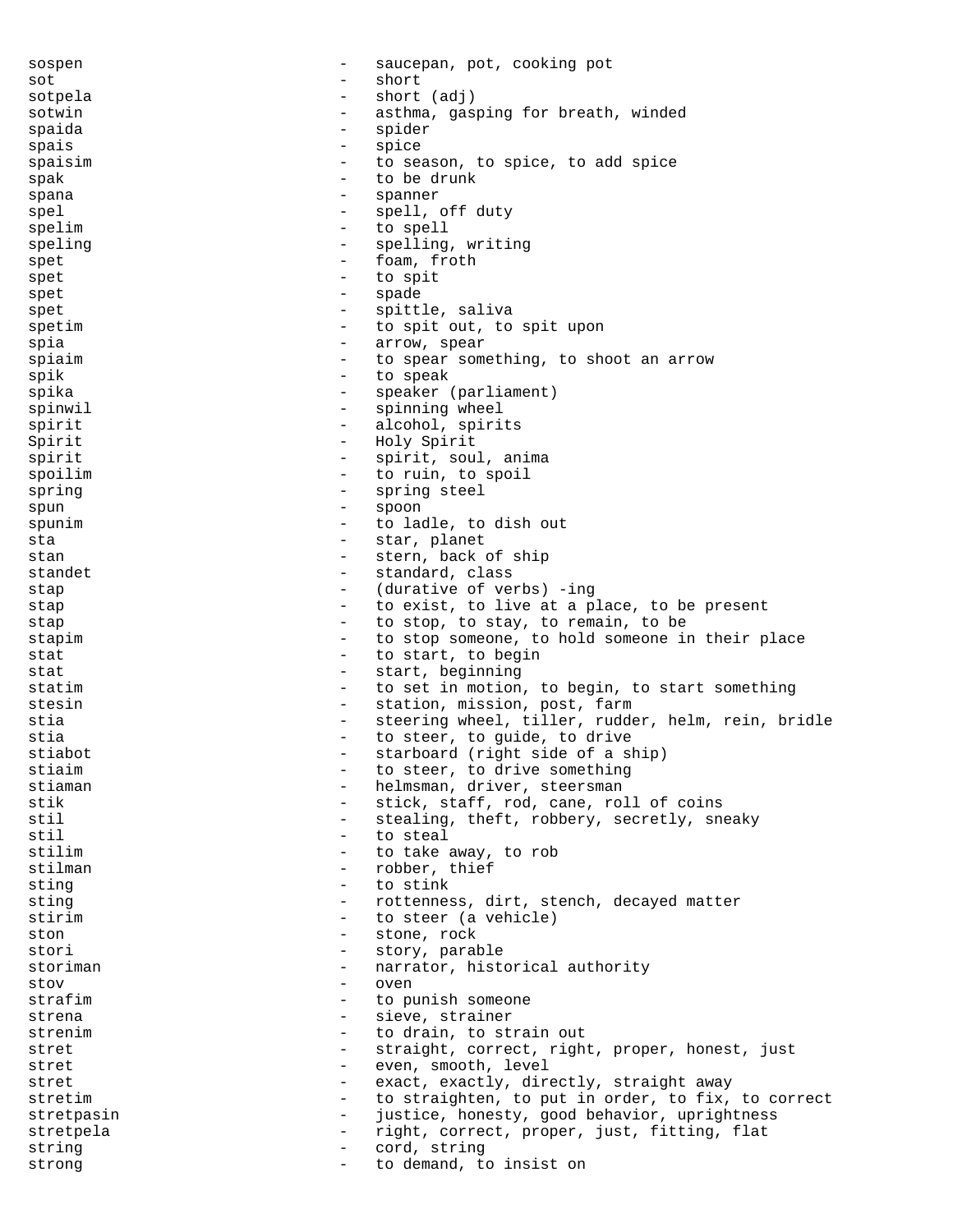strong  $-$  strength, strong; power, might strongim  $\begin{array}{ccc} - & + & + \end{array}$  to encourage strong and strongpela - strong, hard, firm, solid, sound, proper stua  $\sim$  store, warehouse, shop stuaim  $-$  to put up, to store away stuakipa - store keeper, vendor studen - student - student su - shoe, shoes sua - shore, beach sua  $-$  sore, wound, ulcer, abscess subim  $-$  to shove, to push suga - sugar, candy sumatin - school-age child sup  $-$  soup, stew, broth supka - wheelbarrow supsup - spear or arrow with multiple points surik  $-$  to withdraw, to hold back, to move back surikim  $-$  to move back, to retreat susa - sister, sibling of opposite sex<br>susa - friend of other sex & approx say susa - friend of other sex & approx same age<br>susan - iews-barn susap - jews-harp susu - milk, breast, udder susubanis - brassiere sut - to feel pain sut  $-$  shot, injection, vaccination sut  $-$  right side, right sut  $-$  right hand sut  $-$  brace, bracket, strut sut submanight to shoot, to steer toward, to set a course sutboi - native hunter sutim  $-$  to stab, to beat, to dish out, to copulate sutim  $-$  to shoot at, to inject someone, to prod, to poke sutlam  $\overline{\phantom{a}}$  - torch, flashlight<br>swim to float swim  $-$  to swim, to float swimim  $\qquad -$  to float something, to dive for something<br>swis swis  $-$  electrical switch swisim  $-$  to switch on, to switch to swit  $-$  sweet, tasty, delicious, agreeable switpela - sweet, tasty, delicious, agreeable tabak  $-$  processed tobacco tablet - tablet, pill taia  $-$  auto tire, wheel taim  $\begin{array}{ccc}\n\tan \text{ times} & \text{...} \\
\text{...} & \text{...} \\
\text{...} & \text{...} \\
\text{...} & \text{...} \\
\text{...} & \text{...} \\
\end{array}$ taims - times (multiplying)<br>tainvaita taipraita - typewriter<br>
tainraitim - to type on taipraitim  $\qquad \qquad -$  to type on a typewriter tais  $\begin{array}{ccc} - & 1 \text{ake, swamp, pond} \\ - & + \text{icht} \end{array}$ tait  $\begin{array}{ccc} \text{tail} & - & \text{tight, stiff, taut} \\ \text{tail} & - & \text{tide, flood tide} \end{array}$ tait  $\begin{array}{ccc}\n\text{tail} & - & \text{tide, flood tide, current} \\
\text{to tichten, to stretch, to }\n\end{array}$ taitim  $-$  to tighten, to stretch, to pull, to haul in tight taitpela  $-$  tight, stiff, taut takis - tax, customs, taxes<br>talatala - tax, customs, taxes - preacher; protestant (church) taleo  $\qquad \qquad -$  northwest monsoon tambaran - ancestral spirits, ancestral worship tambaranman - shaman with connections to the ancestral spirits tambu - taboo, forbidden, illicit tambu - brother- or sister-in-law<br>tambu - to forbid to single out tambu  $-$  to forbid, to single out, to abstain, to sanctify<br>tambu  $-$  small shell: money tambu - small shell; money<br>tambuim - to forbid tambuim - to forbid<br>tamiok - ave tomal tamiok - axe, tomahawk tan  $-$  done, cooked tang  $-$  cistern, tank tang  $\qquad \qquad -$  tongue, inside of mouth tanget  $-$  victory leaf, leaves used as sign of peace tanget  $-$  invitation tanget  $-$  wrapping for sorcery, covering of buttox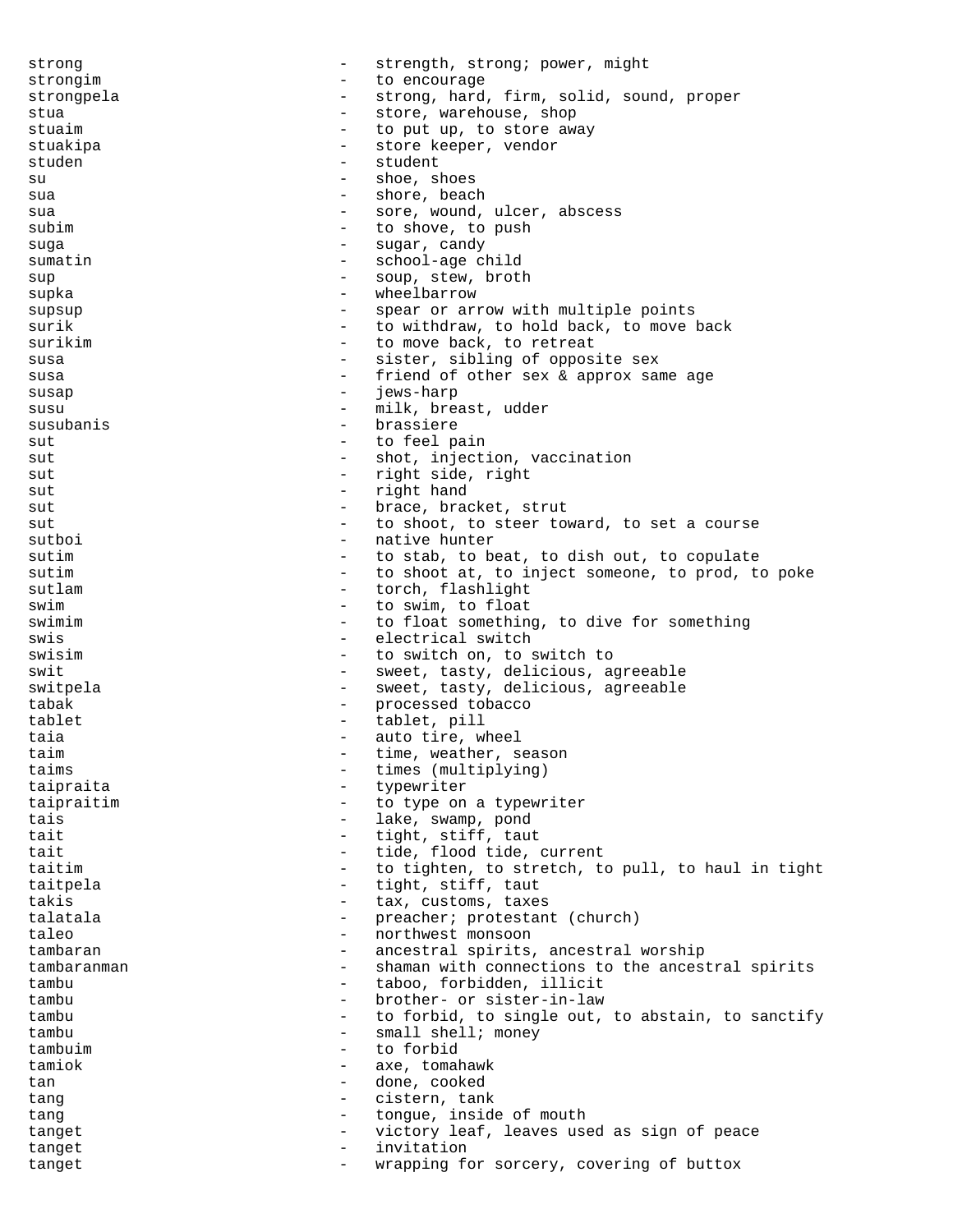tanim  $\qquad \qquad -$  to change into, to convert, to become tanim  $\qquad \qquad -$  to turn, to roll over, to stir, to interpret tanimtok - interpretation tankyu - thank you tantanim  $-$  to turn around, to revolve, to roll tapiok - tapioca, manioc, cassava taragau  $-$  hawk, eagle tarangu - miserable, poor, unfortunate, exiled<br>
taro - tuber plant taro  $-$  tuber plant tasol - only, alone, just, but, however taua  $-$  tower, steeple taul extended towel towel taunam - mosquito net taur - trumpet shell horn tausen en andere en andere en andere en andere en andere en andere en andere en andere en andere en andere en tebol - table tekewe  $\qquad \qquad -$  to relieve, to forgive tekewe  $-$  to take away, to remove, to subtract, to erase<br>tekeweim  $-$  to remove something - to remove something tekimautim  $-$  to take something out, to harvest tel  $-$  tail, thinner end of something<br>telimautim  $-$  to explain, to confess - to explain, to confess telimautim  $-$  to tell, to express, to make public, to divulge telipon - telephone tempel - temple ten ten ten tenkyu - thank you<br>tenpela - ten (each tenpela - ten (each) tep  $-$  tape, recording tape, recording teprikoda - tape recorder teritori - territory<br>tes - test tes - test testamen - testament, Bible<br>teti - thirty teti - thirty - thirty tetin - thirteen tewel - soul, host, reflection, image, shadow, shade<br>
- tea ti ea tiket  $-$  ticket tiktik - wild sugarcane<br>tilim - to deal out to tilim - to deal out, to divide tin  $-$  tin can, can ting  $-$  to remember ting  $-$  thought, mind, memory, idea, opinion, view tingim  $-$  to keep in mind, to consider tingting - thought, mind, memory, idea, opinion, view tingting  $-$  to remember, to think about, to consider tisa - teacher tisim  $-$  to teach someone tit  $-$  tooth, teeth, mouth, jaw tok - to speak, to say, to talk tok - word, talk, speech, message tok bilas  $-$  mockery, ridicule tok bilong bipo - fable, history, myth, old stories tok bokis - parable, allegory tok giaman - lie, lies, untruths<br>tok gris - flattery, seduction tok gris  $-$  flattery, seduction<br>tok hait  $-$  mystery, secret tok hait  $-$  mystery, secret<br>tok igo pas  $-$  introduction, f tok igo pas  $-$  introduction, foreword tok insait conscience tok kros <br/> - harsh words, scolding tok nogut  $-$  bad language, vulgar tok pait  $\qquad \qquad -$  dispute, disagreement tok pilai - joke, playful words tok profet  $-$  prophesy, divination tok tanget - promise tok tru  $\begin{array}{ccc} - & + \text{truth} \\ - & \text{path} \end{array}$ tok tru antap  $\begin{array}{ccc}\n-\n\end{array}$  oath, promise, to swear an oath tok win tok win - rumor, idle talk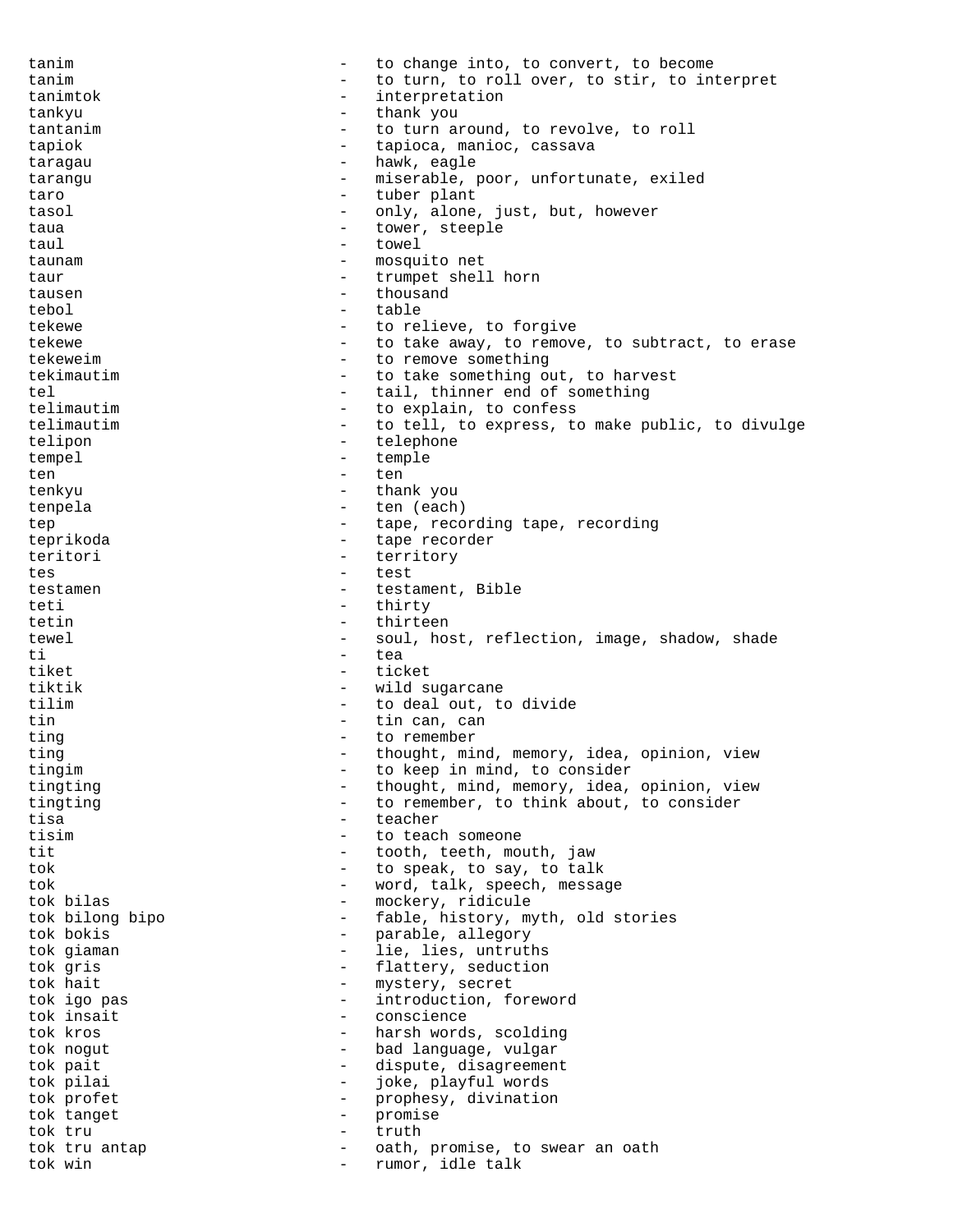tokaut  $-$  to report, to speak about, to tell tokbek - answer, response<br>tokbekim - - - - - - - - - - - to respond to sor - to respond to someone, to answer someone tokim  $-$  to speak, to talk about something tokim stori - to tell a story different country, mother tongue, dialect toksave  $\sim$  to explain, to give an explanation, to clarify toktok - to talk, to speak, to converse toktok - speech, language, talk, chatter, gossip<br>tokwin tokwin - rumor tomato - tomato ton - tree with edible nuts tos - torch, flashlight, lamp trabel - sin, fault, wrongdoing<br>trabel - trouble problems dif trabel  $\qquad \qquad \qquad - \qquad \text{trouble, problems, difficulty}$ trabelim  $\begin{array}{ccc} - & + & + \text{to bother, to molest} \\ \text{trabelman} & - & \text{sinner, trouble-made.} \end{array}$ trabelman - sinner, trouble-maker<br>trabelmeri - slut, promiscuous wom slut, promiscuous woman trai  $-$  to try, to attempt, to take to trial traim  $\begin{array}{ccccccccc}\n & - & \text{to test, to try, to temp, to practice} \\
\end{array}$ trak  $\begin{array}{ccc} - & \text{truek, lory, van, car} \\ - & \text{three} \end{array}$ tri - three<br>trikim - to tri trikim  $-$  to trick someone Trinde - Wednesday - three (of each) Triwan - triune (religious concept) tromoi - to throw away, to let go, to spend tru  $-$  amen, "that's right!" tru - genuine, real, tru, very, firmly, actually trupela - good, genuine, true, faithful, very tu - two tudak - darkness, night, shady, dark, frown<br>
- today tude - today<br>tuban - two h tuhap  $-$  two halves, parts tuhat - heat, perspiration, to be hot, to overheat<br>
- tool tul - tool tulait  $-$  bright, shiny, colored, brightness, daybreak, dawn tulip  $\qquad \qquad$  tree with edible leaves tultul - messenger, interpreter, second in command tumas - much, very, many, very much, too much; too tumaus - hypocrite tumbuan - ancestral figures; ceremonial masks tumbuna - grandfather, predecessors, ancestors, posterity tumora - tomorrow - tomorrow<br>Tunde Tunde Tuesday - Tuesday tupela - along with, two of each; as well tupela - two (of each) tupis - pair, two pieces tuptup - lid, cork, top twelpela - twelve (of each) twelv  $-$  twelve umben - fishing net, hunting net, net usket - beard vaispresiden - vice president veranda  $-$  porch, portico ves - vase ves - verse viles - village - village - village - village - village - village - village - village - village - village - village - village - village - village - village - village - village - village - village - village - village - vill viniga - vinegar virua - murder, homocide<br>visita visita - visitor vot  $-$  to vote, to elect votim  $\sim$  - to elect someone waia  $-$  wire, cable, spear waialis  $\qquad \qquad -$  radio, wireless wailis - radio, wireless wailisim  $-$  to send, to transmit, to send messages<br>wain  $-$  wine wain  $-$  wine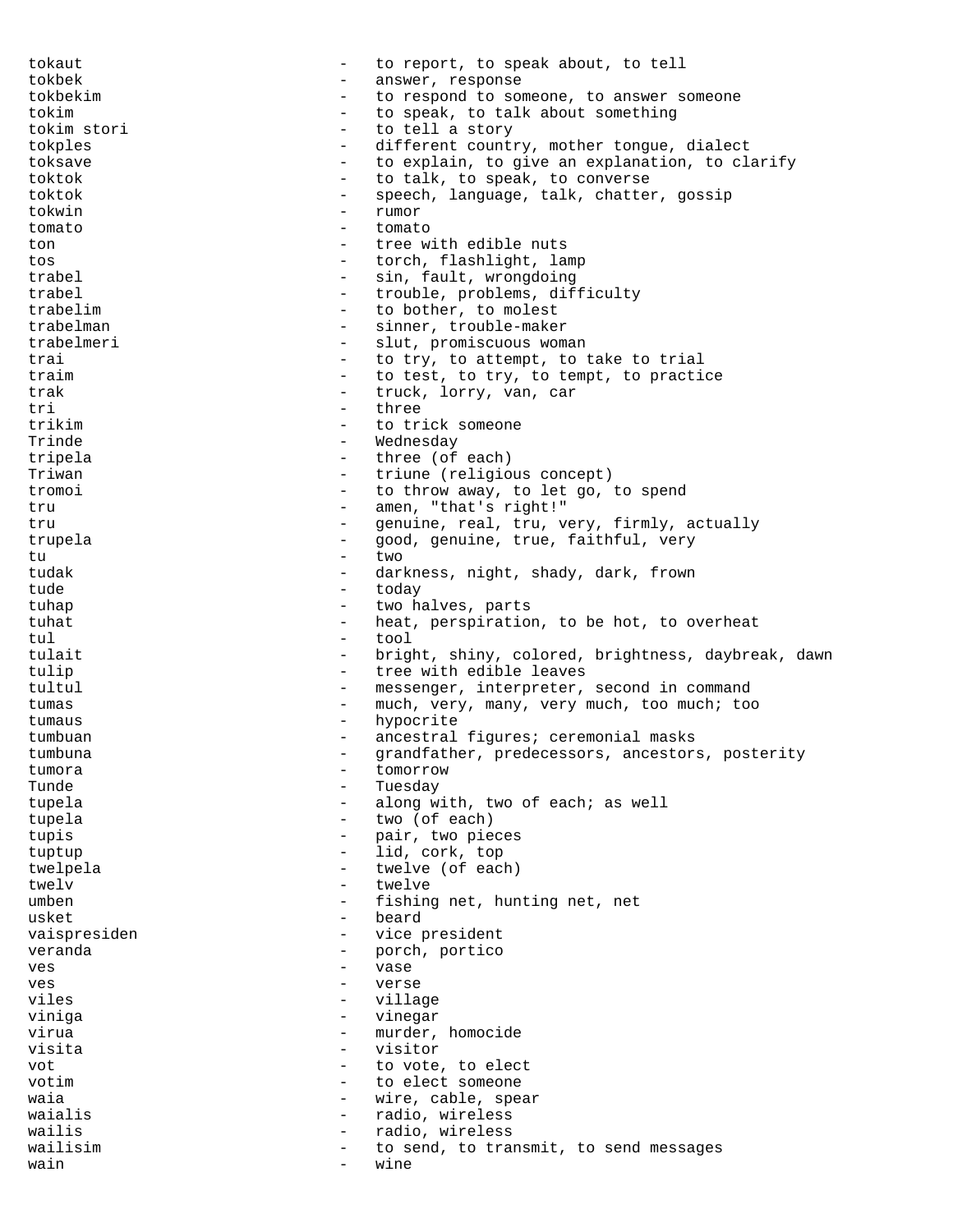wait  $-$  white waitlewa - lung waitman  $-$  white man, European waitpela - white waitpela blut - pus waitpus  $-$  paramount chief waitskin - albino, white person, European wan - one wan nem  $-$  of the same name, communal name wan tu  $\begin{array}{ccc} - & \text{at once, immediately} \\ - & \text{each one (of any)} \end{array}$ - each one (of any) wanai - blind in one eye<br>wanblut - blood relative - blood relative wande  $\qquad \qquad \qquad -$  once, one day, one fine day wande wande  $\qquad \qquad \qquad -$  daily, every day, now and then wanem  $-$  what, which wanhaus  $\qquad \qquad -$  inhabitants, all who live in one house wanim  $-$  what, which  $v$  wanim  $v$  and  $v$  and  $v$  and  $v$  and  $v$  and  $v$  and  $v$  and  $v$  and  $v$  and  $v$  and  $v$  and  $v$  and  $v$  and  $v$  and  $v$  and  $v$  and  $v$  and  $v$  and  $v$  and  $v$  and  $v$  and  $v$  and  $v$  and  $v$  and  $v$  and  $v$  and  $v$ wankain  $\qquad \qquad -$  the same, the same as, the same kind wanlain  $-$  of the same class, clan or group; of common origin wanlain  $\overline{\phantom{a}}$  - common, as one wanmak  $\qquad -$  of the same size; of the same appearance wanpela  $\qquad \qquad \qquad -$  one, just one, one of any, alone, only wanpela  $-$  a, an wanpela wanpela  $-$  one by one wanpes **and a set of the same**, of the same appearance wanpis  $\qquad \qquad -$  orphan, alone, lonely wanpisin  $-$  of the same tribe wanples  $\begin{array}{ccc}\n\text{wamples} \\
\text{wanrot} \\
\text{Sallow-traveller} \\
\text{follow} \\
\end{array}$ wanrot **-** fellow-traveller, fellow sufferer, friend wantaim  $-$  similarity, equality wantaim  $\qquad \qquad -$  together with, with, and wantok  $-$  friend, neighbor, compatriot, same language wanwok  $\qquad \qquad -$  co-worker, colleague, fellow worker wara  $-$  water, river wara tait  $\begin{array}{ccc} - & tide, \text{ flood, high tide} \\ - & toworrv; \text{ problems} \end{array}$ - to worry; problems wariyim  $-$  to be bothered, to be concerned with was - watch wasim  $-$  to baptize wasim  $-$  to wash something, to make wet wasket  $\qquad \qquad -$  chin, lower jaw, jaw wasmama  $-$  foster mother wasman  $-$  watchman, guard, sentry, shepherd, herdsman waspapa  $-$  foster father, guardian waswas extending the baptise, immerse, to bathe, to take a bath watpo  $-$  what for, why (interrogative) cp "olsem wanem"<br>where where from we  $-$  where, where from  $\frac{1}{2}$  where  $\frac{1}{2}$  where  $\frac{1}{2}$  $wea$   $-$  where weit  $-$  to wait, to hesitate weitim  $-$  to hope for, to expect, to wait for wel  $-$  oil, lubricant, slipperiss wel  $-$  oily, to be sly, to be tricky, to be slippery<br>weldok  $-$  wild dog - wild dog welim  $\begin{array}{ccc}\n\hline\n\text{welim} & - & \text{to lubricate, to anoint} \\
\text{walman} & - & \text{tricky person, sky near} \\
\hline\n\end{array}$ welman  $\begin{array}{ccc}\n\text{welman} & - & \text{tricky person, sly person, wild man} \\
\text{welman} & - & \text{smenne who doesn't live in the will}\n\end{array}$ welman - someone who doesn't live in the village, loner<br> wes  $-$  west wesan - sand, fine gravel<br>wething the wait to besit wet  $-$  to wait, to hesitate wet extra - wet, damp wetim  $-$  to wait, to expect, to hope for wetim  $\qquad \qquad -$  to moisten, to make wet wetkot  $-$  indicted person wik  $-$  wick for lamp wik  $-$  week wil  $-$  wheel, wheelbarrow